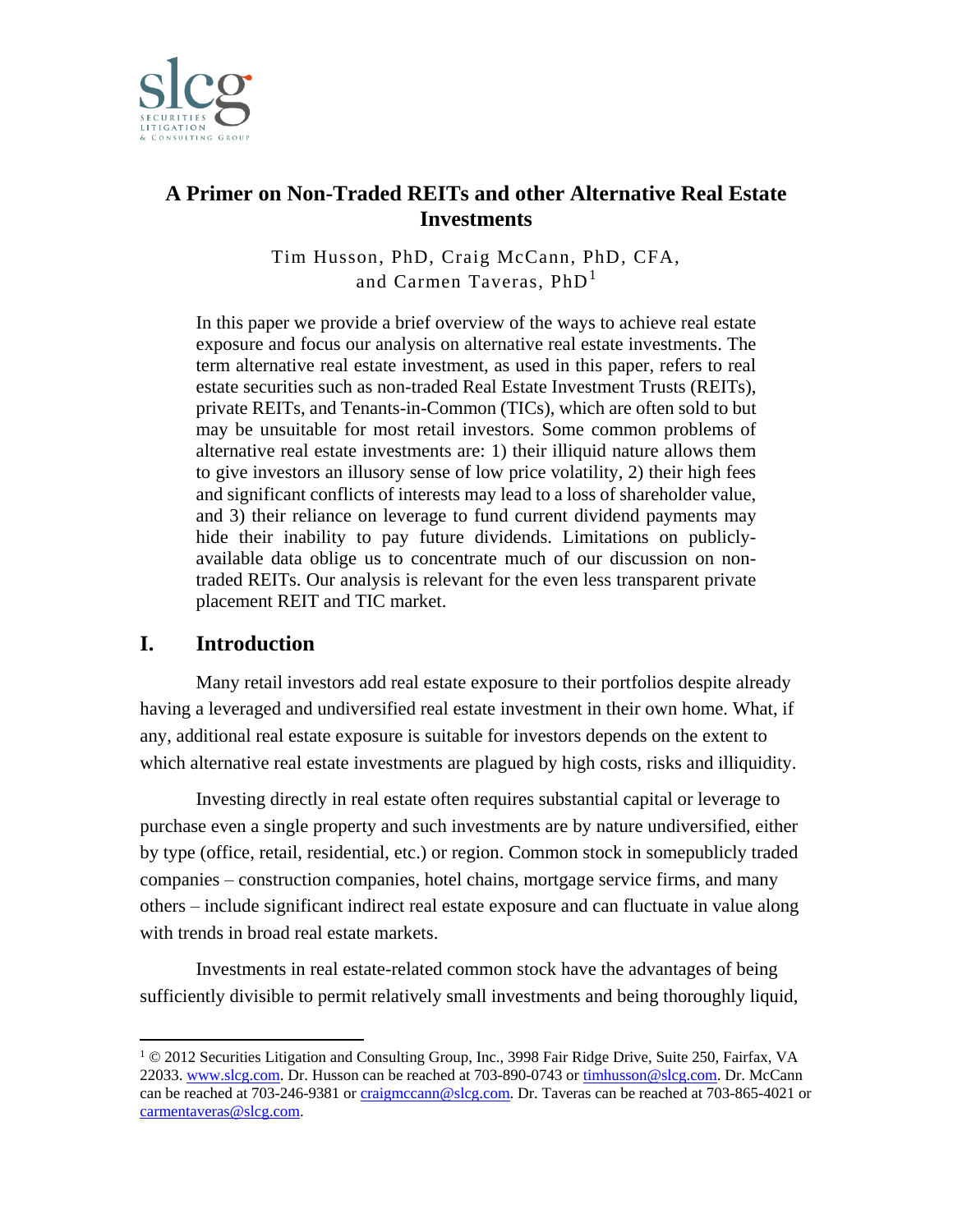continuously priced, and extensively covered by market analysts. For example, an investment in homebuilders' common stock provides substantial real estate exposure. However, indirect real estate exposure through the common stock of publicly traded companies includes the idiosyncratic risk of that firm's operations or business model. Some of these risks may be avoided by focused real estate investment.

Focused real estate investments are sold by investment companies including openend funds, closed-end funds, exchange-traded funds, and unit investment trusts. Securities offered by investment companies are highly regulated. In addition to being subject to the same securities laws that apply to other publicly offered securities (Securities Act of 1933 and Securities Act of 1934), they are regulated by the Investment Company Act of 1940, which means that investment companies must make periodic disclosures regarding their investment objectives, company structure, operations, and other matters.

Traded and non-traded REITs are registered with the SEC and are subject to the Securities Act of 1933 and 1934; hence, like other publicly offered securities they must make public a prospectus of the securities for sale, as well as regular financial statements of the issuer and information on the issuer's management. Traded REITs trade on an exchange and can be bought or sold through a brokerage firm. Non-traded REITs are registered with the SEC but their shares are not listed on an exchange; their shares are illiquid and difficult to value. Investors can typically only sell their shares after a holding period of a year and under a limited repurchase program.

Private REITs and TICs are not registered with the SEC but are sold through private placement offerings under Rule 506 of the SEC's Regulation D. Only investors who meet certain criteria can invest in private placement offerings. In general, individual investors with over \$1 million in net worth or an income exceeding \$200,000 in each of the two years before their purchase of the security satisfy the eligibility criteria.<sup>2</sup> Alternatively, private REITs and TICs may be offered pursuant to the small-issue registration exemptions in Rules 504 and 505, with each rule differing in limits on offering size or number of investors that are allowed to purchase the security.<sup>3</sup>

In this paper we assess the suitability of alternative real estate investments: nontraded or private REITs and Tenants-in-Common (TICs) for retail investors. After discussing whether investors typically need additional real estate exposure and providing

<sup>&</sup>lt;sup>2</sup> Securities and Exchange Commission, General Rules and Regulations promulgated under the Securities Act of 1933, Regulation D, 17 C.F.R. Section 230.5801-230.508 (2007) from

<sup>&</sup>lt;http://taft.law.uc.edu/CCL/33ActRls/regD.html> [accessed 11 January 2012].

<sup>3</sup> Ibid, Rules 504 and 505.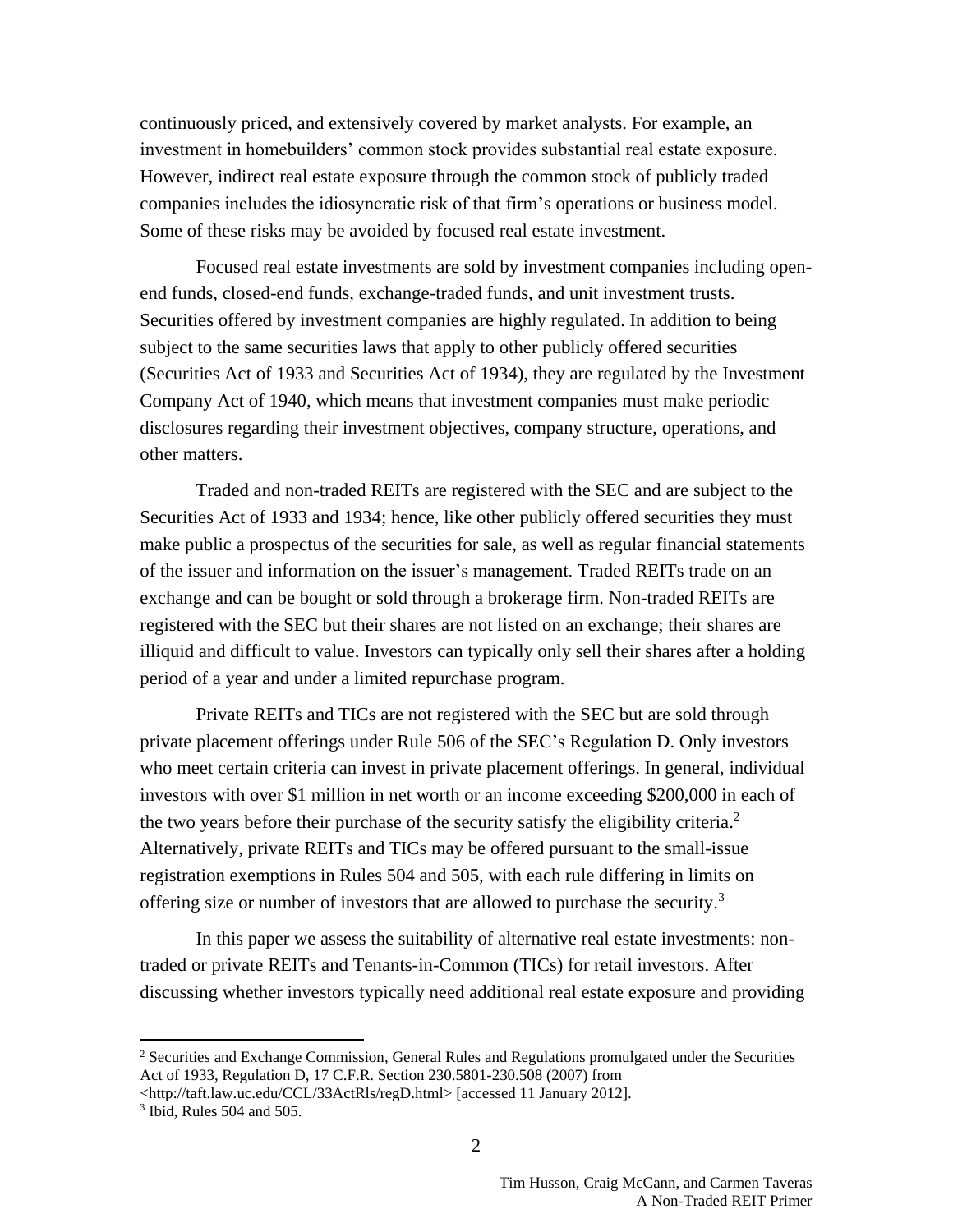a more detailed description of traditional forms of real estate exposure, we review the history of alternative real estate investments and describe their main characteristics.

Our examples use non-traded REITs because publicly available offering documents and data for private placement REITs and TICs are limited. For example, we point out that the posted share price of non-traded REITs are routinely kept at its initial offering price regardless of changes in the true value of the underlying real estate portfolio. This lack of mark-to-market transparency permeates the private placement REIT and TIC markets and allows deceptive releases of information from sponsors, issuers and brokers. For example, often a substantial portion of the high dividends used to market these investments comes from cash reserves or new debt financing rather than operating income. While such deception might have little consequence in a market for thickly traded securities, it leads to real harm in the non-traded and private placement REIT and TIC markets. Substantial conflicts of interest in these alternative real estate investments, combined with their significant illiquidity, make these seemingly conservative securities unsuitable for retail investors.

### **II. Do Retail Investors Really Need More Real Estate Exposure?**

Institutional investors' allocations and published literature provide useful guidelines on the level of appropriate real estate exposure for the typical investor. Pennachi and Rastad (2011) find that U.S. state and local government pension funds allocated an average of 3.1% to 6.5% of their total portfolio to U.S. real estate from 2000 to 2009 125.<sup>4</sup> Their findings are in line with recent asset allocation guidelines as well as a review of the asset allocation strategies of pension funds published by J.P. Morgan.<sup>5</sup>

The academic literature finds that because a person may derive some benefit from living in a home that he owns as opposed to renting, the consumption benefits of owneroccupied housing may lead consumers to overinvest in real estate.<sup>6</sup> Empirical literature shows that real estate housing stocks are generally unattractive except for investors

<sup>4</sup> Pennachi, George and Mahdi Rastad (2011), "Portfolio Allocation for Public Pension Funds," *Journal of Pension Economics and Finance*, Vol. 10, pp. 221-245.

<sup>5</sup> See J.P.Morgan, Public Pension Funds: Asset Allocation Strategies available at

<sup>&</sup>lt;www.jpmorgan.com/tss/General/Public\_Pension\_Funds\_Asset\_Allocation\_Strategies/1289431691010> [accessed 15 March 2012] and FRS Pension Plan Asset Allocation Policy, 27 September 2011 Estimating Conference, available at

<sup>&</sup>lt;http://edr.state.fl.us/content/conferences/actuarial/ActuarialEstimatingConfPresentation.pdf> [accessed 15 March 2012].

<sup>6</sup> Brueckner, Jan (1997), "Consumption and Investment Motives and the Portfolio Choices of Homeowners," *Journal of Real Estate Finance and Economics*, Vol. 15, No. 2, 159-180.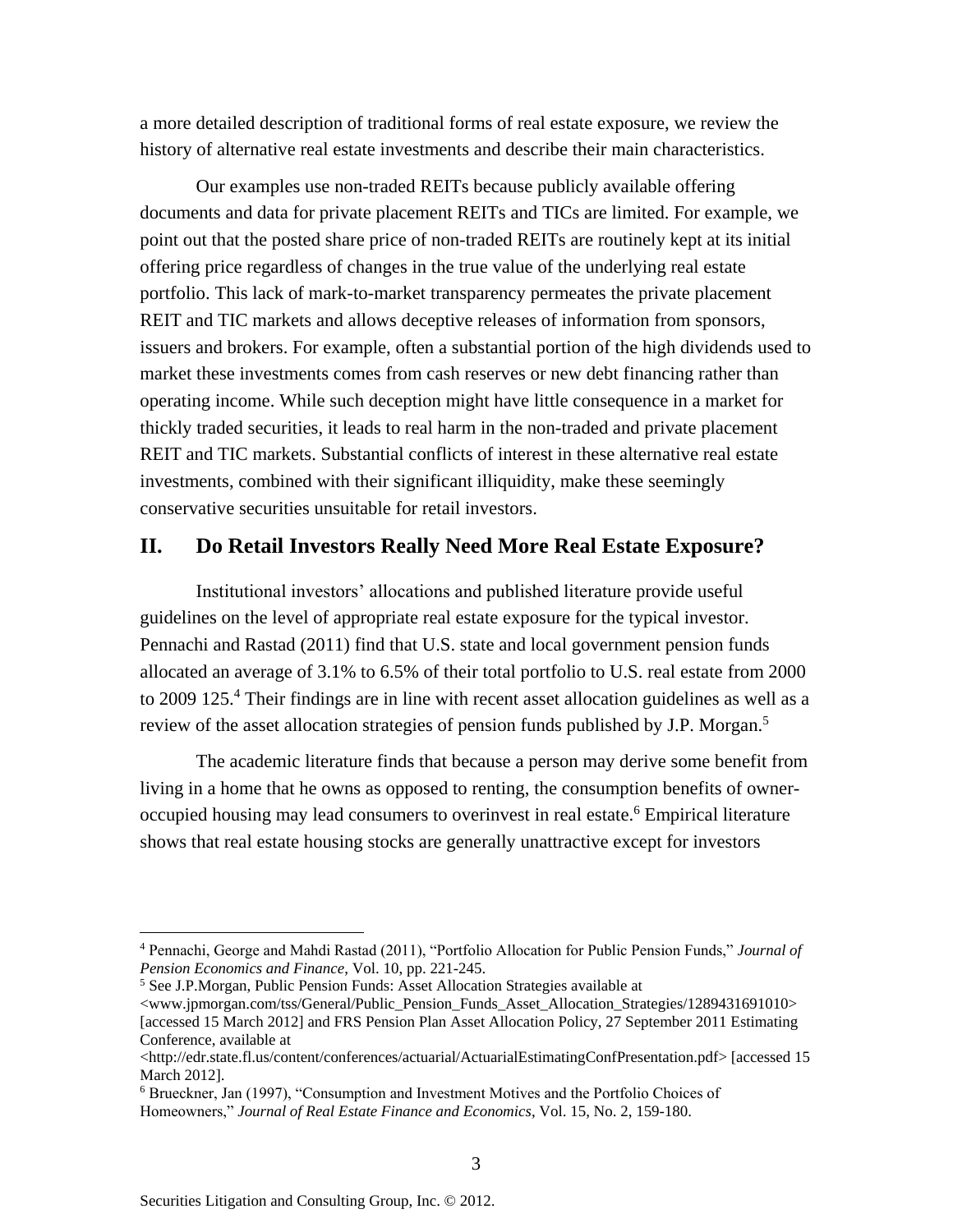seeking a high risk/high return portfolio.<sup>7</sup> Nevertheless, the reported close-to-zero or negative correlation between investment in residential real estate and other asset classes, such as stocks, bonds and T-bills may result in high net-worth individuals benefiting from additional real estate exposure beyond that provided by their homes.<sup>8</sup>

## **III. There are Many Ways to Invest in Real Estate.**

**Error! Reference source not found.** lists major ways investors can obtain focused real estate exposure.

| Category                      | Examples                                              |  |  |
|-------------------------------|-------------------------------------------------------|--|--|
| Homebuilders' common          | D.R. Horton, Inc. (DHI)                               |  |  |
| stock                         | Toll Brothers, Inc. (TOL)                             |  |  |
|                               | PulteGroup, Inc (PHM)                                 |  |  |
| Open-End Funds                | Vanguard REIT Index (VGSIX)                           |  |  |
|                               | Nuveen Real Estate Securities (FREAX)                 |  |  |
|                               | Fidelity Real Estate Investment Portfolio (FRESX)     |  |  |
| Closed-End Funds              | Cohen & Steers Quality Income Realty (RQI)            |  |  |
|                               | <b>CBRE Clarion Global Real Estate Income (IGR)</b>   |  |  |
|                               | Nuveen Real Estate Income Fund (JRS)                  |  |  |
| <b>Unit Investment Trusts</b> | First Trust 1561 REIT Growth (FRGINX)                 |  |  |
|                               | First Trust 1871 REIT Growth (FGROMX)                 |  |  |
|                               | First Trust 2060 REIT Growth (FRPLJX)                 |  |  |
| <b>Exchange Traded Funds</b>  | Vanguard REIT ETF (VNQ)                               |  |  |
|                               | iShares Dow Jones Real Estate Index Fund (IYR)        |  |  |
|                               | iShares Cohen & Steers Realty Majors Index Fund (ICF) |  |  |
| <b>Traded REITs</b>           | Simon Property Group (SPG)                            |  |  |
|                               | American Tower Corporation (AMT)                      |  |  |
|                               | Public Storage (PSA)                                  |  |  |
| Non-traded REITs              | Apple REIT Six-Ten,                                   |  |  |
|                               | Behringer Harvard Opportunity REITs I-II,             |  |  |
|                               | Hines Global REIT                                     |  |  |
| <b>Private REITs</b>          | Wells Limited Partnerships,                           |  |  |
|                               | Rancon Realty Fund,                                   |  |  |
|                               | Lightstone Value Plus                                 |  |  |
| <b>TICs</b>                   | <b>DBSI</b> Amarillo Apartments LLC                   |  |  |
|                               | AEI Fund Management XVII Inc                          |  |  |

**Table 1:** Types of Real Estate Investment

<sup>7</sup> Englund, Peter, Min Hwang , and John Quigley, "Hedging Housing Risk," *Journal of Real Estate Finance and Economics,* 24:1/2, pp.167-200.

<sup>8</sup> Goetzmann, William (1993), "The Single Family Home in the Investment Portfolio," *Journal of Real Estate Finance and Economics*, Vol. 6, pp. 201-222; Englund, Peter et al, *Op. Cit*.; Goodman, Jack (2003) "Homeownership and Investment in Real Estate Stocks," *Journal of Real Estate Portfolio Management*, Vol. 9, No. 2, pp. 93-105.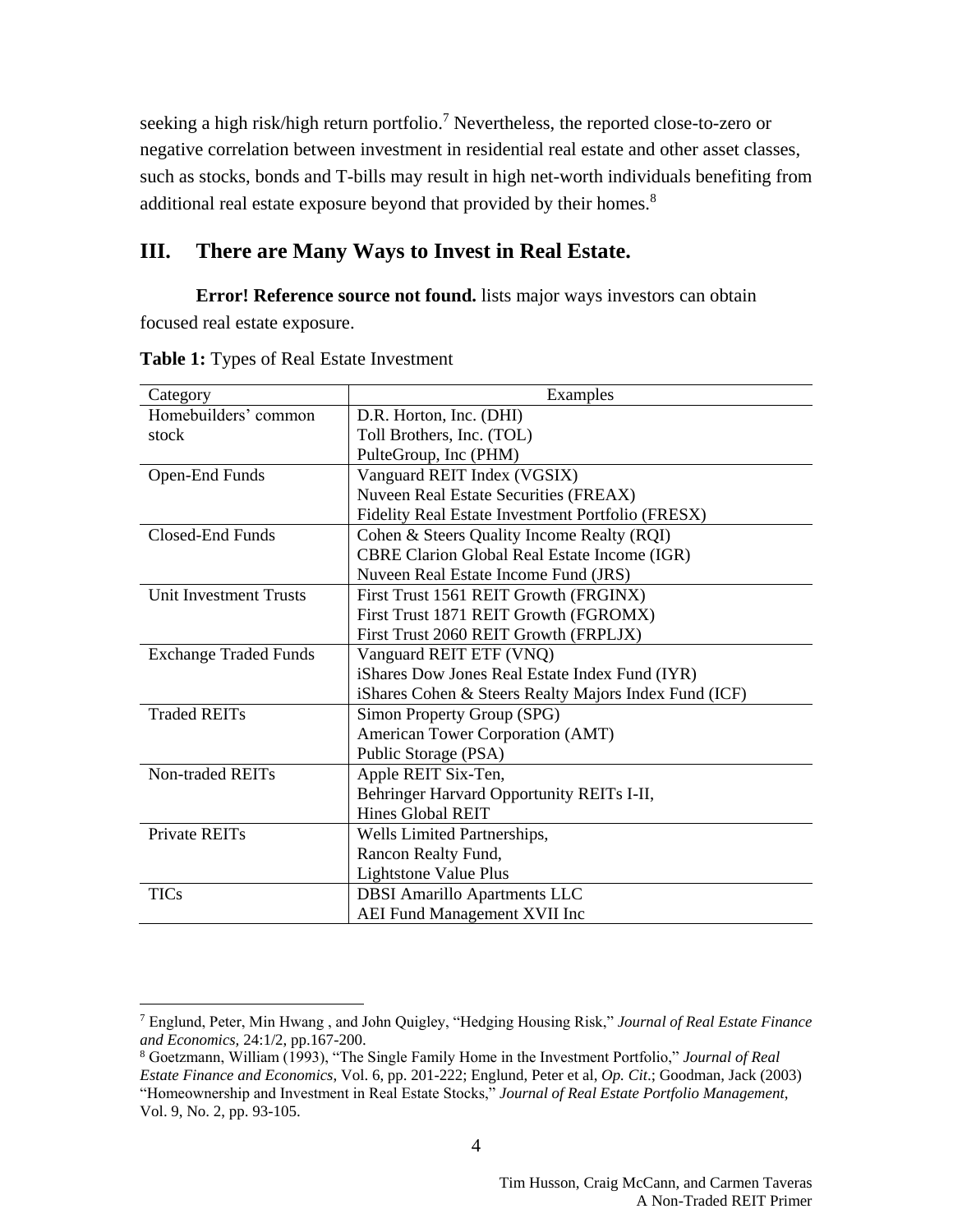## **A. Investing in Homebuilders' Common Stock to Achieve Real Estate Exposure.**

Exposure to the real estate market may be achieved through investing in homebuilders' common stock. [Figure 1](#page-4-0) plots the value of \$100 invested in the common stock each of three large homebuilders, D. R. Horton, Inc., Toll Brothers, Inc., and PulteGroup, Inc. made on January 1, 2005. Figure 1 also plots the value of the S&P 500 Index and the S&P Homebuilders Select Index anchored to \$100 on January 1, 2005. The right axis of [Figure 1](#page-4-0) measures the monthly Case-Shiller 20-city composite index, which is an average of single-family home prices in 20 metropolitan areas in the United States. The returns to investments in the homebuilders' common do not track the S&P 500 Index but do appear to follow home prices.

### <span id="page-4-0"></span>**Figure 1: Comparison of the performance of the common stock of DR Horton, Toll Brothers, and PulteGroup to the S&P Homebuilders Select Index, the S&P 500 Index, and the Case-Shiller 20-city composite index**



## **B. Open-End Funds are Liquid, Large and Professionally Managed.**

Investing in homebuilders' common stock exposes investors to undiversified firm-specific risk. Investing in broader real estate portfolios may provide diversification benefits.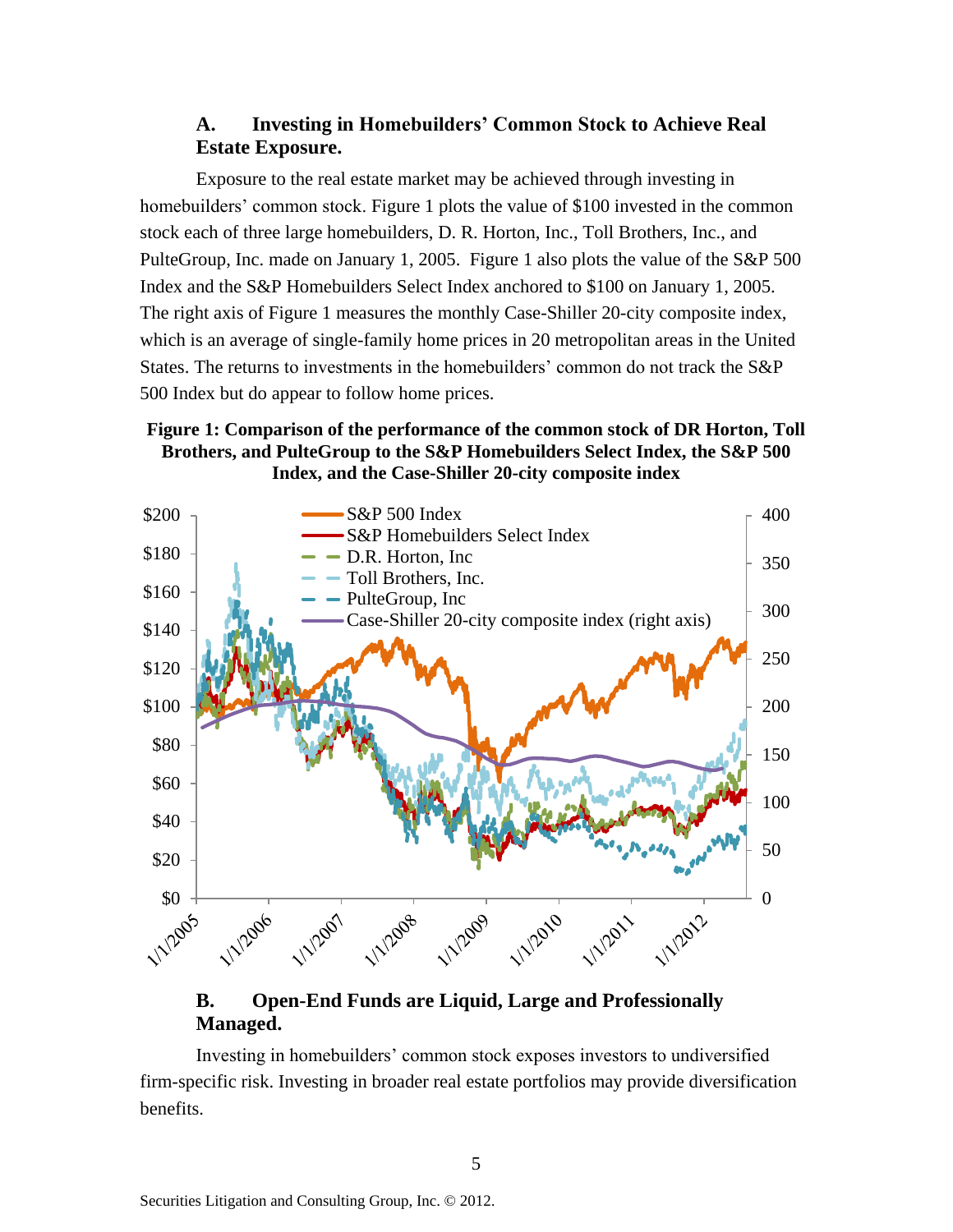Traditional "open-end" mutual funds are a simple way for investors to purchase diversified real estate exposure. Mutual fund portfolios are managed by registered investment advisers. Shares in the funds are bought from a mutual fund company and sold back to the mutual fund company directly from the Fund or through a Fund's broker at the end of the business day and at their net asset value.

Real estate mutual funds, as other types of investment companies focused on real estate, typically invest in traded REITs.<sup>9</sup> At the time of writing there were 105 open-end funds with over 90% of their portfolio in REITs.<sup>10</sup> Many of these funds issue several share classes, some aimed at retail investors and others aimed at institutional investors. There are a total of 121 share classes of open-end funds with a minimum investment below \$5,000. Three of the largest open-end real estate funds available to retail investors are: the Vanguard REIT Index (VGSIX), Nuveen Real Estate Securities (FREAX), and Fidelity Real Estate Investment Portfolio (FRESX).<sup>11</sup> The VGSIX fund, with over \$12.3 billion in total assets, invests at least 98% of its assets in traded REITs and attempts to track the performance of the MSCI US REIT Index.<sup>12</sup> The VGSIX fund requires a minimum investment of \$3,000; some other funds require lower minimum investments. A complete list of all open-end real estate fund share classes as well as some of their basic characteristics is available in Panel A of Appendix I.

The fee structure in open-end funds varies by share class. Some share classes have a front-end load on purchases. Other share classes have no front-end load fees but have a back-end load (or contingent deferred sales) charge on redemptions occurring less than a pre-specified time period from the original purchase date. No-load funds cover their sales and distributions costs directly from their operating expenses. Open-end funds have annual operating expenses typically of 1 to 2% of the value of their investment.

Open-end funds from established mutual fund companies provide retail investors with professional management with established track records, access to a wide variety of real estate markets, transparent pricing, large portfolios, and ready liquidity. As we will see below there is a great deal of variation across traded, non-traded and private REITs. Some of these REIT offerings are extremely high cost, extremely poor investments sold to investors by compromised advisors. Mutual fund portfolio managers have incentives to select the best REITs and so provide a valuable service to investors. These mutual funds

<sup>&</sup>lt;sup>9</sup> A handful of real estate open-end funds invest in foreign real estate investment companies that do not qualify for the REITs denomination.

 $10$  Information on funds focused on real estate was obtained from Bloomberg.

<sup>&</sup>lt;sup>11</sup> All of the data on real estate investment companies and traded REITs is from Bloomberg, retrieved on June 27, 2012. The size of the funds is measured in terms of total assets in the portfolio.

<sup>&</sup>lt;sup>12</sup> The MSCI US REIT Index is a price-only index formerly known as the Morgan Stanley REIT Index. The MSCI US REIT Index represents about 85% of the US traded REITS.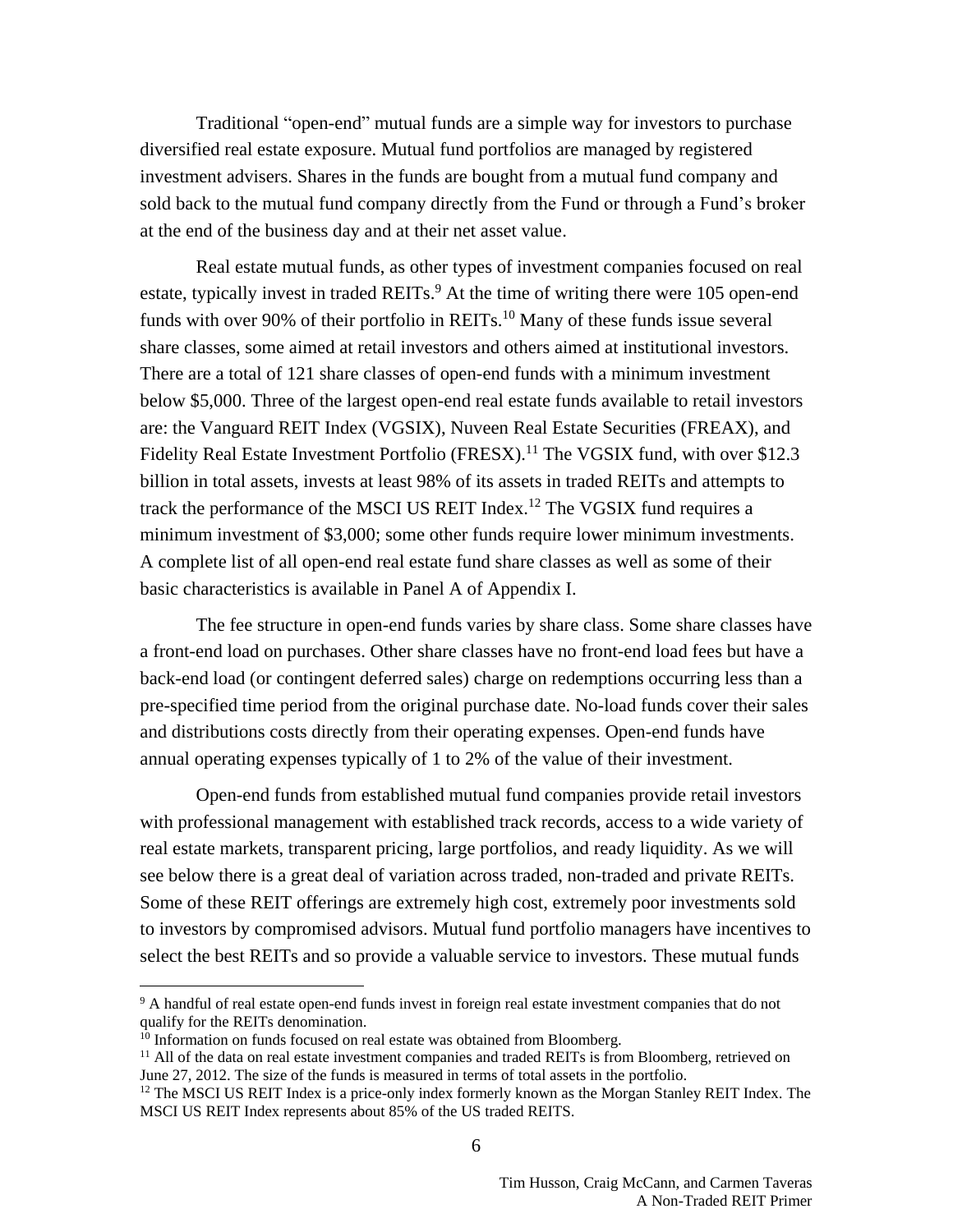are thus ideal for most retail investors who want additional real estate exposure beyond their homes and the indirect exposure they already have in their investment portfolios.

#### **C. Closed-End Funds Add Additional Leverage.**

Like open-end mutual funds, closed-end mutual funds sell shares of professionally-managed portfolios of securities. Unlike open-end funds, closed-end funds issue a fixed number of shares at IPO and their shares are usually nonredeemable until the fund liquidates. Investors buy and sell shares of closed-end funds on an exchange throughout the day at market-determined prices which are typically different from the funds' net asset values.

Because closed-end funds do not need to sell securities to meet redemptions, they have higher permissible leverage and may invest a larger fraction of their portfolio in illiquid securities than other investment companies.<sup>13</sup> Higher leverage enables closed-end funds to enlarge their portfolios for a given value of shares issued. Closed-end-funds may use preferred stock or debt to leverage their portfolio up to leverage limits established in the Investment Company Act of 1940.

Like open end real estate mutual funds, closed-end real estate funds typically own shares of traded REITs. The three largest real estate closed-end funds are: Cohen  $\&$ Steers Quality Income Realty (RQI), CBRE Clarion Global Real Estate Income (IGR), and Nuveen Real Estate Income Fund (JRS). These funds have no minimum investment and no front or back-end loads. Closed-end funds' annual expense ratios are typically 1- 2% of the value of the investment. For more information on real estate closed-end funds, see Panel B of Appendix I.

#### **D. Unit Investment Trusts Hold Static Real Estate Portfolios.**

Unit investment trusts are investment companies that invest in passively held portfolios. Unit investment trusts typically hold the same portfolio of securities from inception to maturity. Similar to closed-end funds, unit investment trusts sell a fixed number of shares at their IPO. After the IPO, shares can be purchased or redeemed at their net asset value, like the shares of open-end funds.

First Trust issues all eleven Unit Investment Trusts investing at least 90% of their portfolio in traded REITs including First Trust 1561 REIT Growth (FRGINX), First Trust 1871 REIT Growth (FGROMX), and First Trust 2060 REIT Growth (FRPLJX).

<sup>13</sup> For the SEC's definition of illiquid securities, see <http://www.sec.gov/answers/mfclose.htm> [accessed 15 March 2012].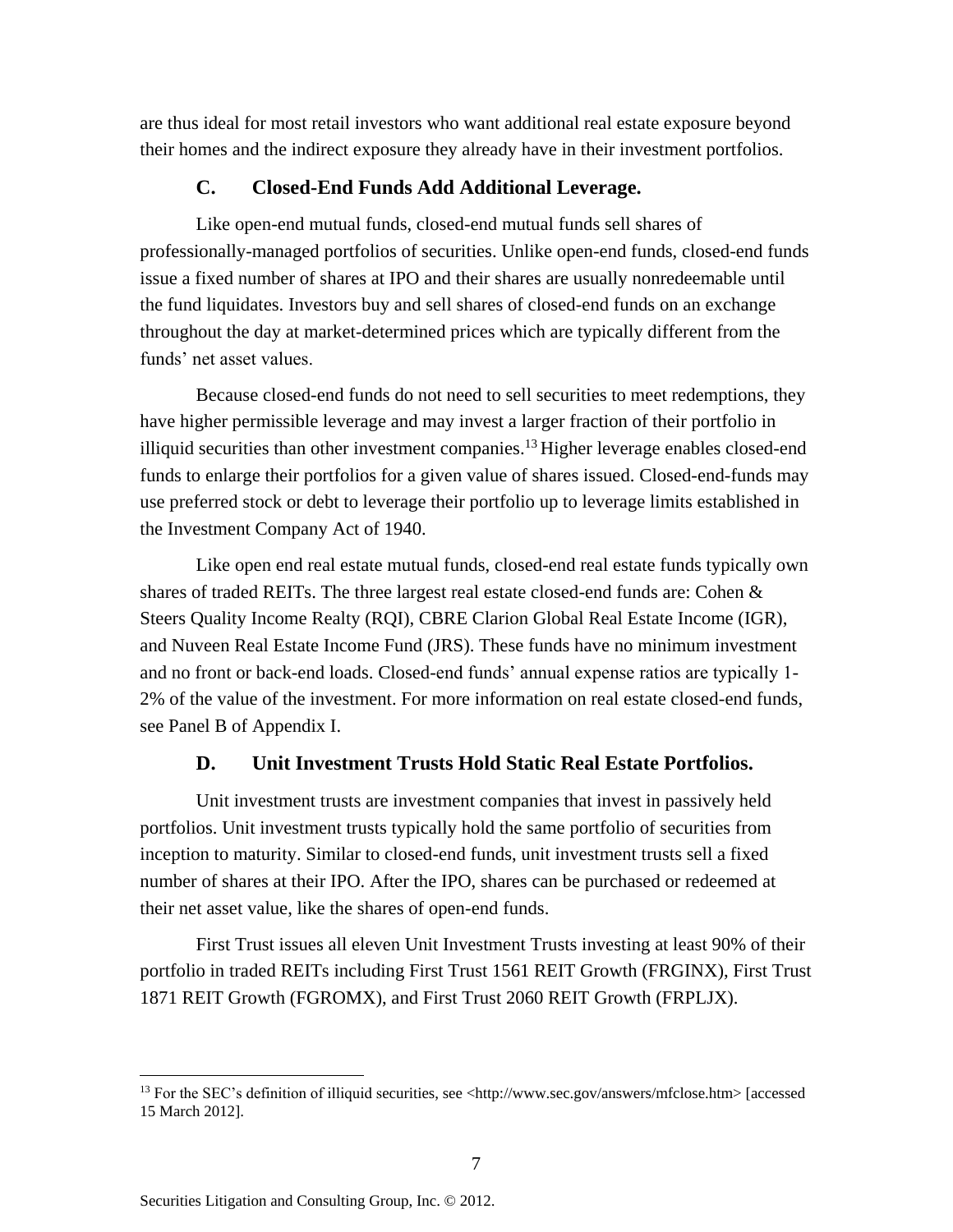#### **E. Real Estate ETFs are an Expanding Market.**

Exchange-Traded Funds (ETFs) are often structured as open-end funds, although some may be structured as unit investment trusts. There are nineteen ETFs with over 90% of their portfolio invested in traded REITs. The oldest of the REIT ETFs has been operating since 2000 but many of them commenced operations after 2007. The largest REIT ETF is Vanguard REIT ETF (VNQ) which, with over \$12.0 billion in assets, tracks the MSCI REIT Index. Other REIT ETFs include iShares' Dow Jones US Real Estate ETF (IYR) and iShares Cohen & Steers Realty ETF (ICF). REIT ETFs have no front load or back load fees and have an annual expense ratio that ranges from 0.12% to 0.80% of total investment.

## **F. Real Estate Investment Trusts Typically Concentrate Their Holdings.**

Rather than investing in real estate mutual funds or ETFs, retail investors can purchase shares issued by real estate investment trusts (REITs). REITs typically hold several properties in a portfolio and are subdivided by their particular holdings (office, retail, storage, mortgage, etc.). REITs therefore tend to be less diversified than real estate mutual funds and ETFs, but can be used for targeted exposure to particular geographic regions or asset classes within the broader real estate market.

REITs must comply with a variety of regulatory constraints.<sup>14</sup> REITs must have at least 100 shareholders with no five owning more than 50% of the REITs shares. Most of a REITs' assets must be interests in real estate or in other REITs. REITs must earn almost all of their revenues from real estate investments and pay out almost all of those revenues to investors. Meeting these provisions, a REIT is allowed to deduct all of its dividend payments to shareholders from its taxable income thereby avoiding being taxed at the corporate level.

The way a REIT is sold can have a large effect on its underlying risk factors. According to the IRS, approximately 1,100 REITs have filed tax returns in the US, as of January 1, 2011, 153 of these were publicly traded on one of the major stock exchanges.<sup>15</sup> Examples of traded REITs include Simon Property Group (SPG), American Tower Corporation (AMT), and Public Storage (PSA). About 60 more are non-traded REITs, also known as 'non-listed' or 'unlisted' REITs, which are registered with the SEC but

<sup>&</sup>lt;sup>14</sup> NAREIT: National Association of Real Estate Investment Trusts, 'Forming and Operating a Real Estate Investment Trust', in *REIT.com* [<http://www.reit.com/AboutREITs/FormingaREIT.aspx>](http://www.reit.com/AboutREITs/FormingaREIT.aspx) [accessed 22 September 2011]

<sup>&</sup>lt;sup>15</sup> NAREIT: National Association of Real Estate Investment Trusts, 'Frequently Asked Questions About REITs', in *REIT.com* [<http://www.reit.com/portals/0/PDF/2011FAQ.pdf>](http://www.reit.com/portals/0/PDF/2011FAQ.pdf) [accessed 22 September 2011]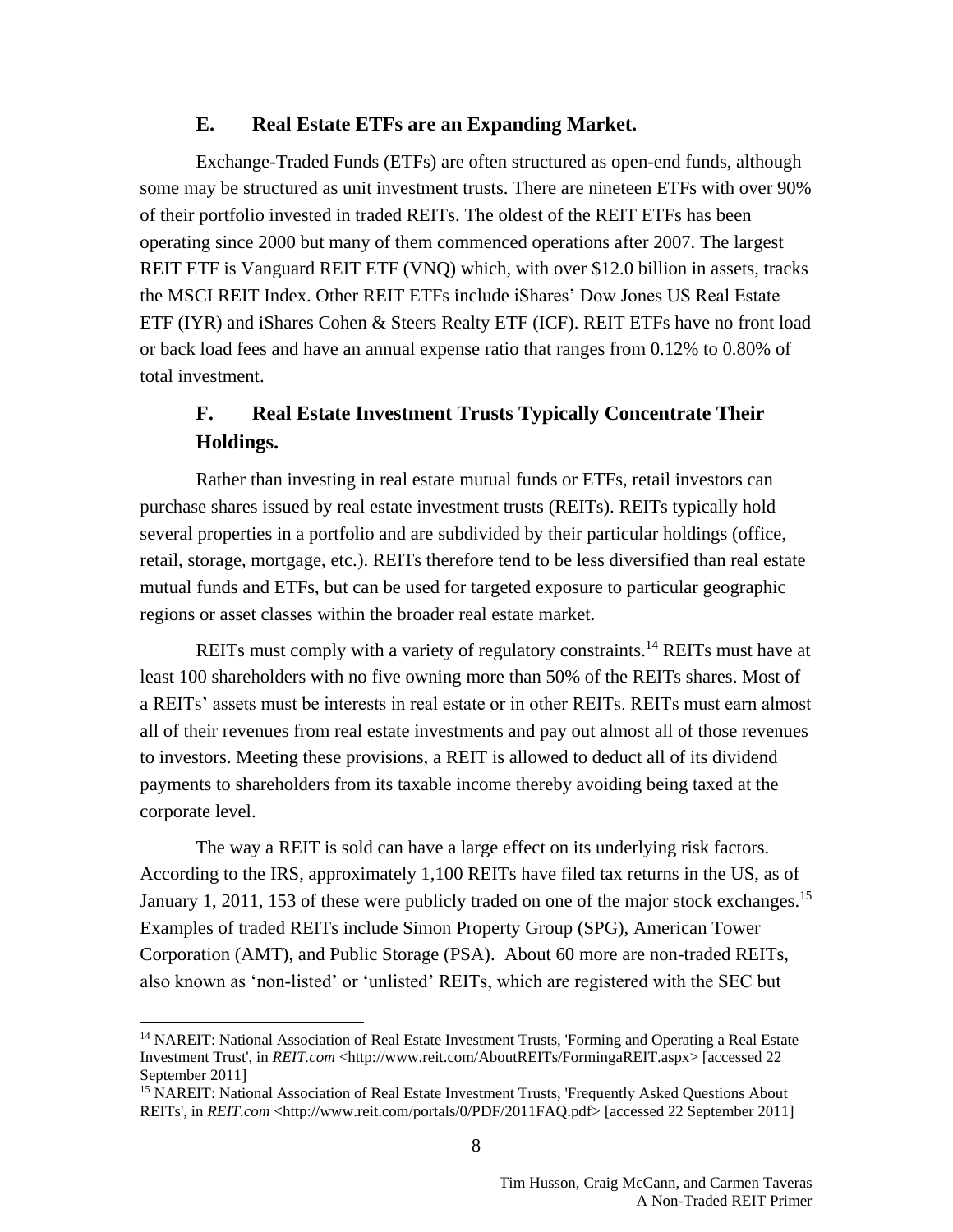whose shares are not listed on an exchange. Examples of non-traded REITs are Apple REIT Six-Ten, Behringer Harvard Opportunity REITs I-II, Inland American REIT and Hines Global REIT. The remaining 800-850 are private placements, meaning they are not registered with the SEC and very little information is available about their structure and holdings. Examples of private REITs are Wells Limited Partnerships, Rancon Realty Fund, and Lightstone Value Plus.

While traded REITs are highly liquid, and many receive substantial media and analyst attention, non-traded and private REITs, are illiquid and their holdings and valuations are non-transparent.

## **G. Tenants in Common Are Even More Illiquid, Less Transparent, and Less Diversified.**

Investors can also purchase real estate exposure by purchasing interests in an individual property through a Tenants in Common ('TIC'). In a TIC, the property is professionally managed and each owner receives a proportion of the net income based on his or her fractional ownership. Evolving tax regulation has boosted the market for TICs. Section 1031 of the Internal Revenue Code of 1986 allows for an exchange of property in which an investor can dispose of real estate property, purchase interests in another property, and, under some conditions, defer the payment of capital gains tax on the property he sold. TIC sponsors market their offerings as an effective way of exchanging real estate without incurring capital gains tax.<sup>16</sup> TICs are undiversified and highly illiquid, as TIC interests are not traded in any public market.<sup>17</sup>

# **IV. Non-Traded REITs Suffer from Conflicts of Interest, Illiquidity, and Unreliable Reported Values.**

Despite the recent widespread collapse in commercial and residential real estate asset values, non-traded REITs continue to attract new investment. New issuances of non-traded REITs in 2011 totaled \$8.6 billion; the total assets of non-traded REITs are now over \$82 billion.<sup>18</sup> The lure of high, regular distributions styled as dividends and the apparent low price volatility made non-traded REITs seem like safe and reliable

<sup>16</sup> See for example, Pacific Investment Properties' marketing material

<sup>&</sup>lt;http://www.pacificinvestmentproperties.com/1031-exchanges.html> [accessed 14 January 2012].

<sup>&</sup>lt;sup>17</sup> FINRA released a Notice to Members regarding TIC investments in March 2005, highlighting potential infractions related to suitability, due diligence, and other sales related regulations. See FINRA NTM 05-18, March 2005.

<sup>18</sup> Partnership Profiles, Inc, 'Nonlisted REIT Fundraising Soars in 2011', *Direct Investments Spectrum*, January/February 2012 and 'NonListed REITs Ranked by Total Assets', *Direct Investments Spectrum*, March/April 2012. Data as of December 31, 2011.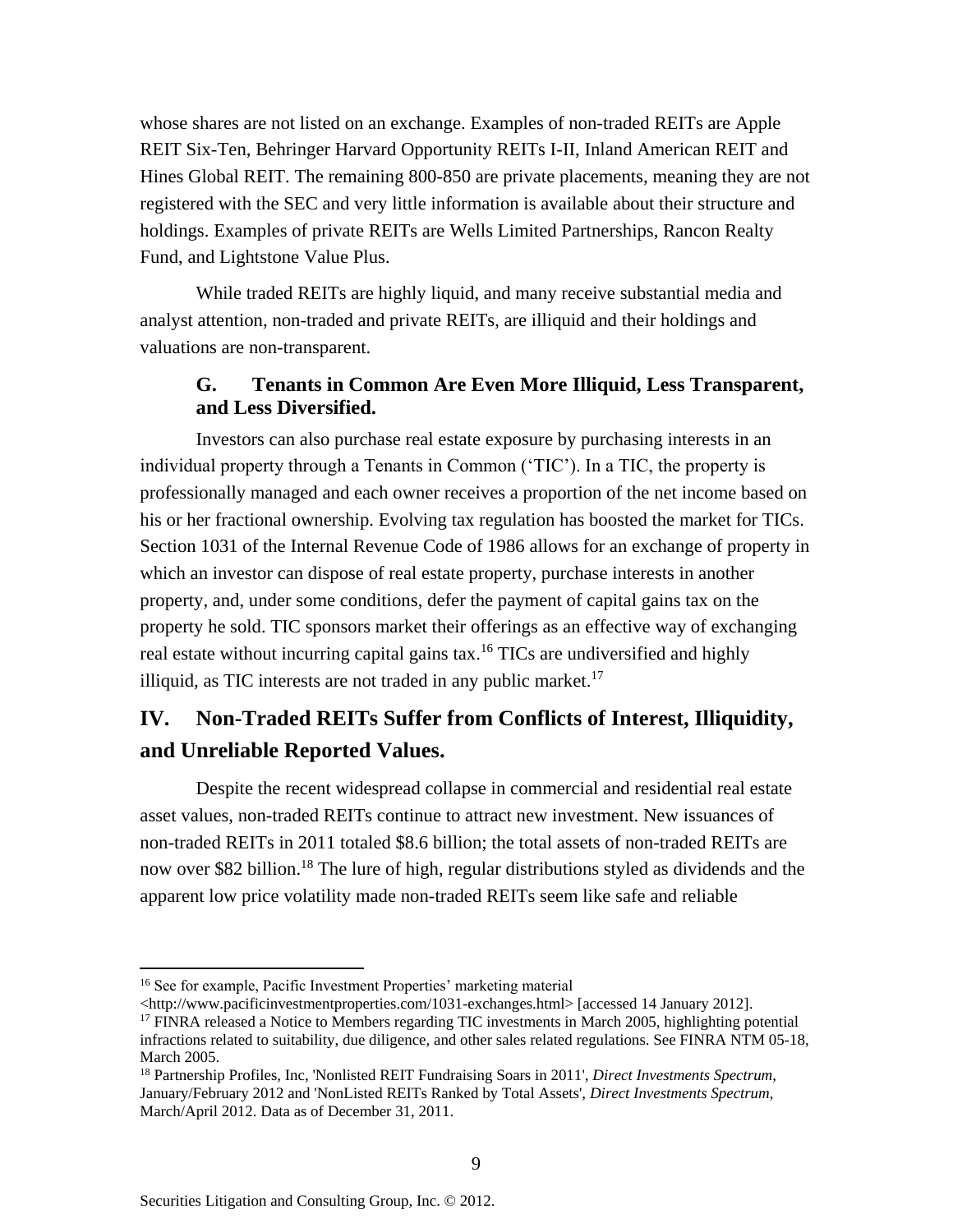investments to many investors. Indeed much of the growth in non-traded REIT investment has come from retirement and other conservative retail investors. 19

Recently, non-traded REITs have come under increased scrutiny from FINRA and the SEC for allegedly misleading investors about the value of their investments.<sup>20</sup> Some non-traded REITs have paid a substantial portion of their dividends out of the proceeds from issuing debt rather than from earnings on their real estate holdings, and have not updated their share valuations to reflect decreasing net asset values of their portfolios, giving an illusion of price stability. Some non-traded REITs have even suspended redemptions pending regulatory action. While non-traded REITs claim to offer retail investors access to professional managers and real estate assets typically only available to institutional investors or high net worth individuals, they may in fact use their relative lack of transparency to deceive these relatively unsophisticated customers.

## **A. Non-Traded REITs are Rife with Conflicts of Interest and Attendant High Fees.**

Non-traded REITs are typically 'serviced by' or 'attended to by' an owner/sponsor, an advisor, a property manager, and a dealer manager, none of whom may be the same entity (but they may be affiliated – see "Fees" below). A REIT's sponsor is the person or company that organizes and controls the underlying properties in the REIT's portfolio. The property manager is responsible for the leasing and maintenance of the property. Advisors make investment decisions such as purchasing, developing, and selling properties for the portfolio in addition to managing day-to-day operations. The dealer manager is responsible for marketing and selling the shares of the REIT to investors. In many cases, any or all of these roles may be played by affiliated entities.

The commonality of key individuals and entities in multiple aspects of a REIT's business can lead to substantial conflicts of interest, especially for the less transparent non-traded and private REITs. For example, the sponsor, in his dual role of real estate owner and major shareholder of the REIT, has a conflict of interest that puts other investors in the REIT at a disadvantage. If the sponsor wishes to sell a particular property, the REIT could be offered the right to purchase it before it goes on the open market. As a major shareholder, the sponsor could then influence the decision to purchase

<sup>19</sup> Anton Troianovski and Craig Karmin, 'Nontraded REITs Are Put on Notice by SEC', *Wall Street Journal*, 29 June 2011.

<sup>20</sup> Terry Pristin, 'A Closer, and Skeptical, Look at Nontraded REITs', *The New York Times*, 19 July 2011., Anton Troianovski and Craig Karmin, 'Nontraded REITs Are Put on Notice by SEC', *Wall Street Journal*, 29 June 2011. FINRA Investor Alert <http://www.finra.org/Investors/ProtectYourself /InvestorAlerts/REITS/P124232> [accessed 27 July 2012].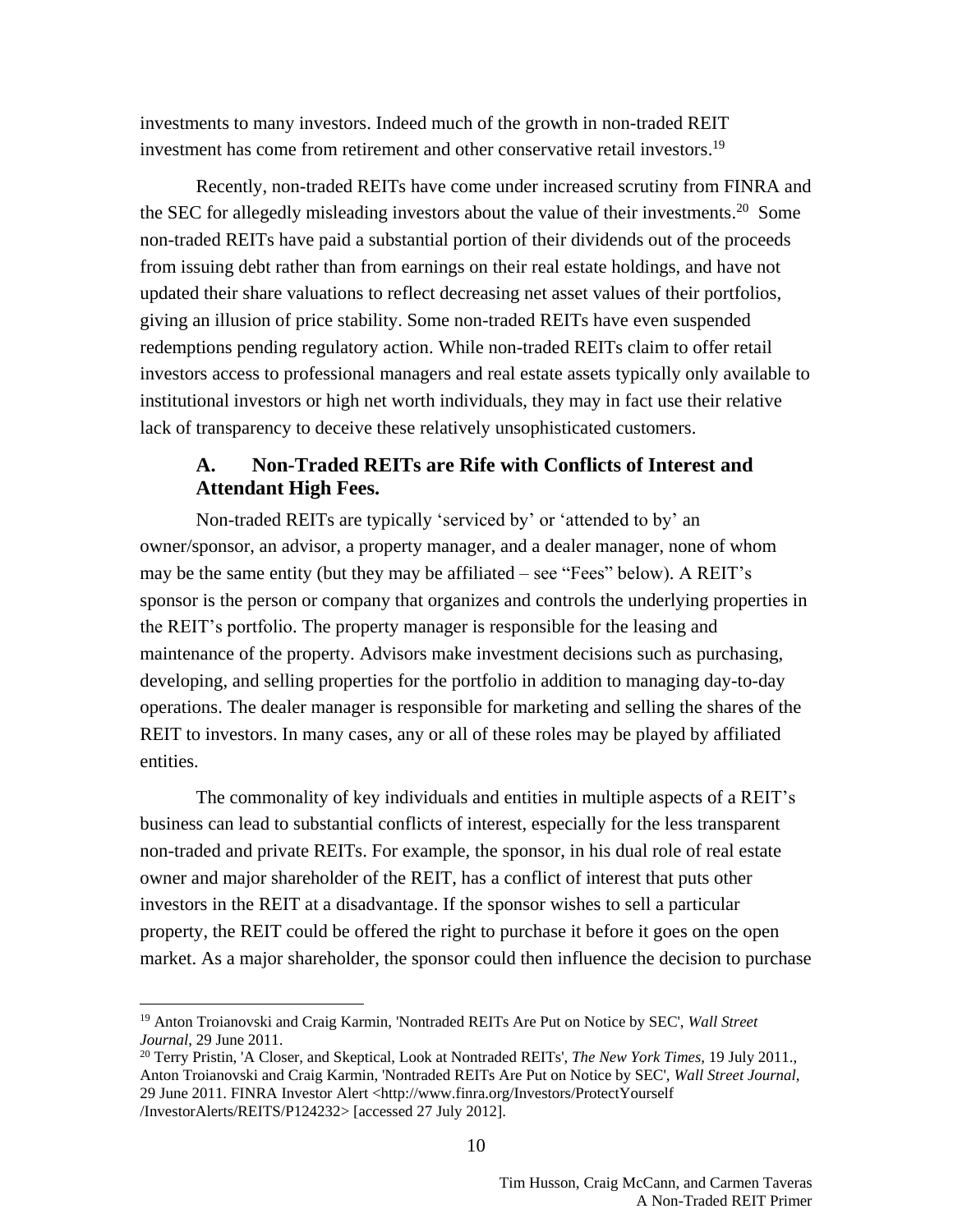the asset at an above-market price. This was especially a concern in early REITs, but has since been mitigated in most traded REITs by specific prohibitions on such insider transactions. 21 Insider transactions have remained a concern for non-traded REITs, especially for entities which manage several different REITs (for example, the Apple REITs). There are substantial opportunities for a REIT sponsor, perhaps through its affiliates, to (1) use the credit line of one REIT to finance the operations or dividends payments of another, (2) artificially increase asset turnover to maximize compensation, (3) allocate a substantial portion of over- or under-performing assets to a single REIT at the expense / favor of others, or (4) use his or her managerial knowledge of, or influence in, a REIT to benefit other, unrelated investments.

The dealer-manager is often paid excessive commissions for selling shares, as high as 10% of the share price. These rates are substantially higher than on mutual funds and ETFs, which have commission levels of typically 2-3%. These extraordinarily high fees incentivize dealer-managers to sell as many shares as possible, regardless of the suitability of the investment for an individual's financial objectives. This could lead to the targeting of unsophisticated investors in particular.

The advisor, sponsor, and dealer manager are often controlled by the same management team. Therefore, while NASAA has published guidelines restricting the ability of the sponsor and advisor to sell properties to, offer financing to, or jointly invest with the REIT, these guidelines are effectively sidestepped by the creation of several special purpose entities, all controlled by the same management team, which conduct these transactions as technically 'external' entities. For example, Behringer Harvard Opportunity REIT I lists the following associated entities in various roles:

*Advisor*: Behringer Harvard Opportunity Advisors I *Sponsor*: Behringer Harvard Holdings, LLC (100% owner of affiliate) *Dealer manager*: Behringer Securities LP *Limited partner*: BHO Partners *Operating partnership*: Behringer Harvard Opportunity OP I, LP *Property manager*: HPT Management Services

*Affiliate*: Behringer Harvard Partners (99.9% owner of advisor, dealer manager, and property manager)

Behringer also notes that: "We may acquire properties…with affiliated entities, including Behringer Development, a wholly owned subsidiary of Behringer Harvard Partners, which is a wholly owned subsidiary of Behringer Harvard Holdings, and BHD,

<sup>21</sup> Ralph L. Block, *Investing in REITs: Real Estate Investment Trusts*, Third Edition edn ([n.p]: Bloomberg, 2006).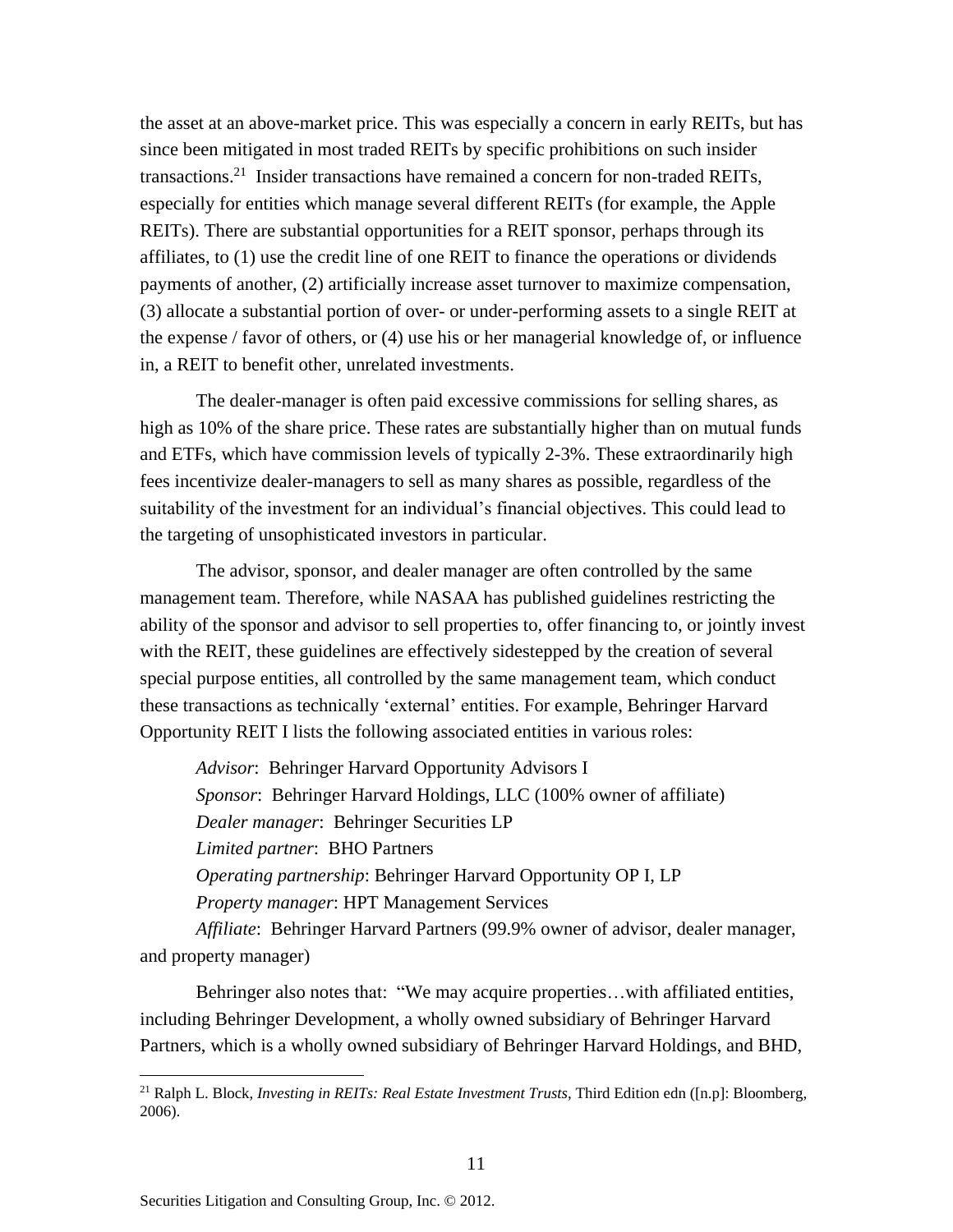LLC, which is a wholly owned subsidiary of Behringer Harvard Holdings."<sup>22</sup> Nor is this maze of partnerships and sub-companies unique to Behringer Harvard. Inland American REIT provided the following diagram to illustrate the ownership structure of its organization.<sup>23</sup> These complicated structures enable a small group of senior managers (see footnote on [Figure 2\)](#page-11-0) to conduct transactions between their various entities and affiliations and collect high fees.

<span id="page-11-0"></span>



Advisors and dealer managers can be paid up to 15% of the proceeds raised in an initial share offering as "organization and offering expenses."<sup>24</sup> Based on the SEC filings of non-traded REITs, property managers receive 2-3% of the gross revenue from the properties they manage. Affiliates (including the advisor or sponsor) may receive a commission up to 3% of the price for any property sold to the REIT. External advisors receive acquisition and asset management fees as large as 6% of the offering price and

 $\overline{a}$ <sup>22</sup> Behringer Harvard Opportunity Trust I, Inc, 'Prospectus dated June 1, 2006', in *SEC.gov* [<http://sec.gov/Archives/edgar/data/1308711/000110465906038889/a06-12877\\_1424b3.htm>](http://sec.gov/Archives/edgar/data/1308711/000110465906038889/a06-12877_1424b3.htm) [accessed 22 September 2011]

<sup>23</sup> Inland American Real Estate Trust, 'Prospectus dated August 1, 2007', in *SEC.gov* [<http://sec.gov/Archives/edgar/data/1307748/000110465907058012/a07-20593\\_1424b3.htm>](http://sec.gov/Archives/edgar/data/1307748/000110465907058012/a07-20593_1424b3.htm) [accessed 15 February 2012]

<sup>&</sup>lt;sup>24</sup> NASAA: North American Securities Administrators Association, 'Statement of Policy Regarding Real Estate Investment Trusts', in *NASAA.org* [<http://www.nasaa.org/content/Files/REITS.pdf>](http://www.nasaa.org/content/Files/REITS.pdf) [accessed 22 September 2011]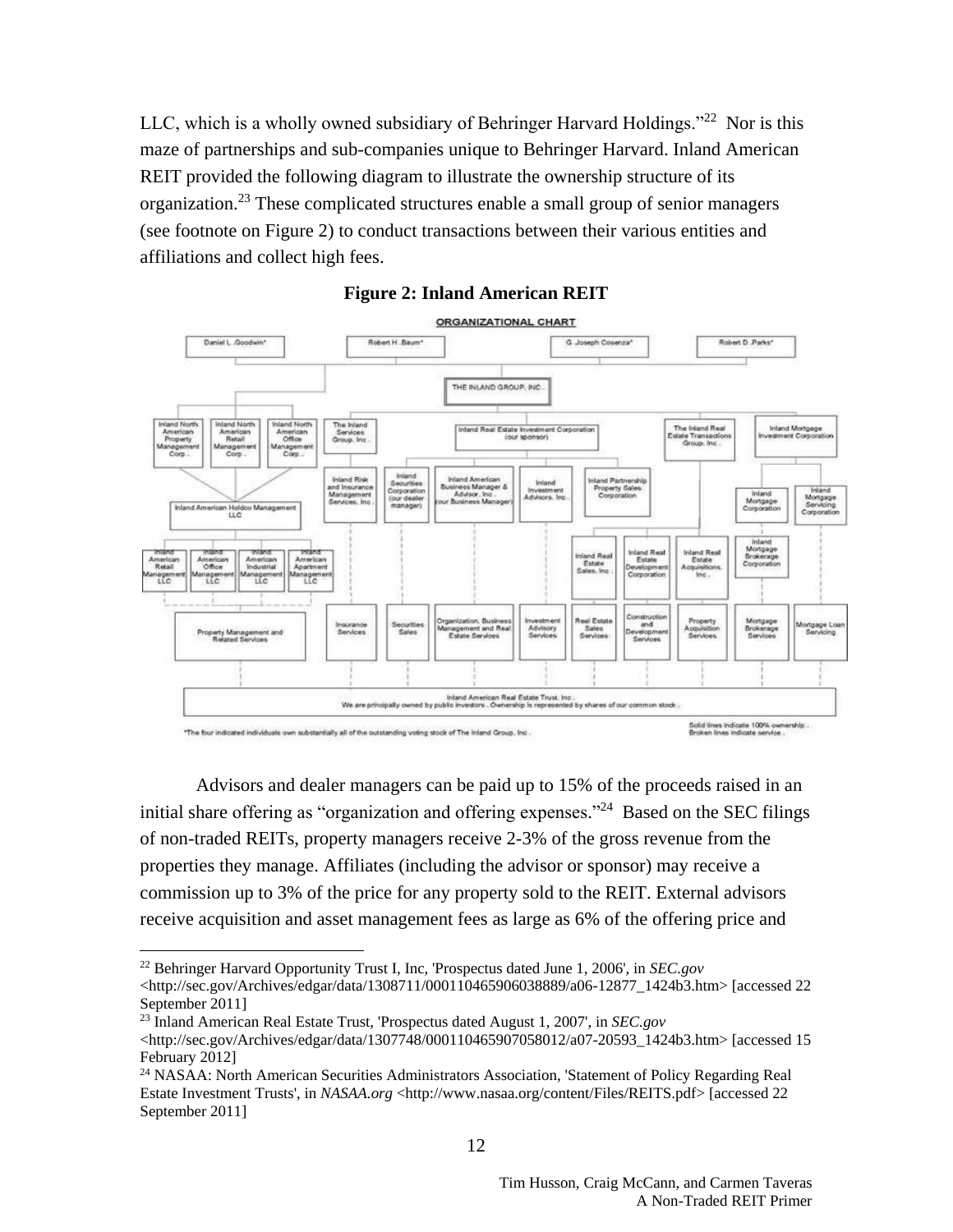expense payments of up to 2% of the invested assets. Most REIT advisors are wholly owned subsidiaries or affiliates of the sponsor yet are classified as external advisors, which allows them to collect fees from investors. Dealers who sell the shares are also very frequently controlled by the sponsor or advisor. Thus, the fees from offerings and day-to-day operations of the REIT can all go to the same management group.

In summation, \$1.50 to \$2.00 of the \$10 investors pay for a share of a non-traded REIT is used to pay fees to the sponsor and affiliated companies and only \$8.00 to \$8.50 is invested into the operations and holdings of the REIT itself. With 15% of the share proceeds, and other transaction fees and commissions, the sponsor has a significant incentive to sell as many shares as possible rather than returning value to shareholders. Likewise, when additional fees can be generated by buying, selling, developing, or managing properties, management has an interest in maximizing the number and size of transactions without regard to the value created for investors.

| Fee                        | Recipient                      | Units                           | Level     |
|----------------------------|--------------------------------|---------------------------------|-----------|
| Selling commission         | Dealer manager                 | % of share price                | 7%        |
| Dealer manager fee         | Dealer manager                 | % of share price                | $2 - 3\%$ |
| Marketing allowance        | Dealer manager                 | % of share price                | $1 - 3\%$ |
| Organization and offering  | Dealer manager or advisor      | % of gross offering proceeds    | Max 15%   |
| expenses                   |                                |                                 |           |
| Acquisition fees           | Advisor                        | % of purchase price of property | Max $6%$  |
| Acquisition expense        | Advisor                        | % of purchase price of property | 4%        |
| reimbursement              |                                |                                 |           |
| Asset management fee       | Advisor                        | % of properties' gross revenues | 4%        |
| Property management fee    | Property management<br>company | % of properties' gross revenues | 4%        |
| Oversight fee              | Property management<br>company | % of properties' gross revenues | 1%        |
| Construction fee           | Development company            | % of cost of construction       | $4 - 6\%$ |
| Operating expenses         | Advisor                        | % of average invested assets    | 2%        |
| Financing coordination fee | Advisor                        | % of coordinated financing      | 1%        |
| Real estate commissions    | Advisor                        | % of sales price of property    | 2%        |

#### **Table 2: Example of Non-Traded REITs fees**<sup>25</sup>

<sup>&</sup>lt;sup>25</sup> Source: SEC filings of 57 non-traded REITs as of Q3 2011.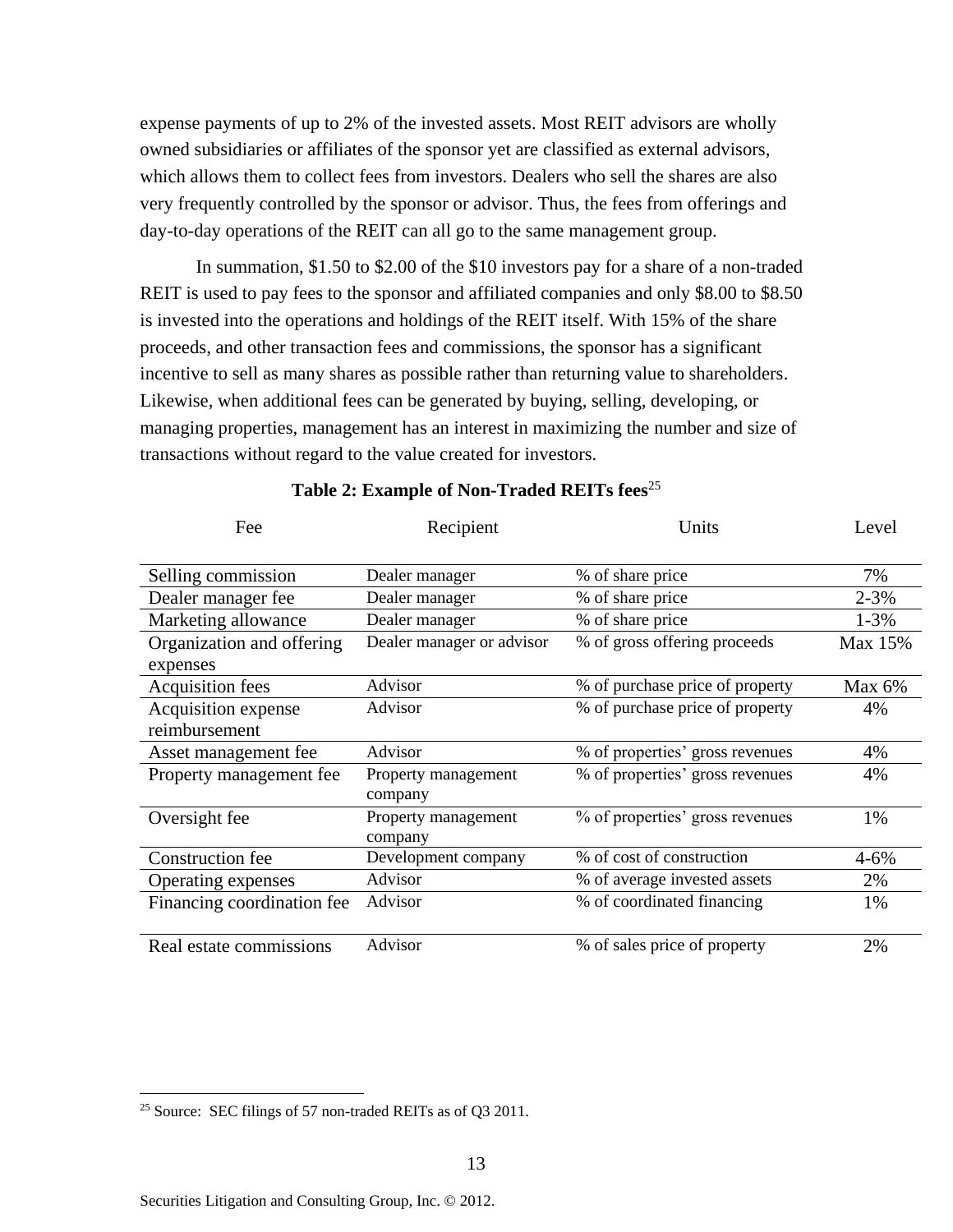## **B. Non Traded REITs Are Illiquid and Have Unreliable Reported Values.**

Non-traded REITs are illiquid investments. As no public secondary market exists for shares of non-traded REITs, investors are effectively unable to sell their shares even if the value of the REIT or its underlying assets significantly decrease. In order to mask this illiquidity and justify their reported valuations, many non-traded REITs offer grossly imbalanced repurchase programs through which investors can sell their shares to other investors or back to brokers at a significantly lower price. These repurchase programs come with restrictions. Investors can participate in the repurchase program only after an initial holding period, typically a year, and if there are a large number of shareholders wanting to sell, the non-traded REIT's management reserves the right to limit the number of shares that can be sold or to discontinue the program altogether.

For example, shares of Behringer Harvard Opportunity REIT I were initially sold in 2005 for \$10 per share and reported to be worth \$10 per share for years thereafter. On May 2010, management's reported per share valuation was \$4.25. This updated valuation was only reported after a regulatory notice from FINRA requiring all non-traded REITs report an estimated share value within 18 months of their final offering.<sup>26</sup> Anticipating the investor outrage that soon followed, the sponsor limited redemptions to the lesser of 90% of the average price paid per share or 90% of the \$4.25 valuation reported on that day.<sup>27</sup> On January 10, 2011, it suspended its redemption program altogether.<sup>28</sup> Likewise, in December 2009 Hines REIT, one of the largest non-traded REITs with over \$3.3 billion in total assets, suspended its redemption policy. In late June 2010, the company began noting in its quarterly SEC filings that market conditions would likely lead to an eventual lower share price, but chose to maintain its price at \$10.08 per share until *May 26, 2011 –* almost a year later – when management reduced the share value to \$7.78. These examples highlight the potentially misleading nature of non-traded REIT share valuations, as well as management's discretion in limiting or even eliminating the liquidity of its shares.

<sup>26</sup> FINRA: Financial Industry Regulatory Authority, 'FINRA Rule 2340', in *FINRA Manual, NASD Rules* [<http://finra.complinet.com/en/display/display.html?rbid=2403&element\\_id=3647>](http://finra.complinet.com/en/display/display.html?rbid=2403&element_id=3647) [accessed 22 September 2011]

<sup>27</sup> Behringer Harvard REIT I, Inc, 'Letter to Shareholders', in *SEC.gov*

[<sup>&</sup>lt;http://www.sec.gov/Archives/edgar/data/1176373/000110465910030422/a10-10797\\_1ex99d1.htm>](http://www.sec.gov/Archives/edgar/data/1176373/000110465910030422/a10-10797_1ex99d1.htm) [accessed 22 September 2011]

<sup>28</sup> Behringer Harvard Opportunity REIT I, Inc, 'SEC Form 8-K', in *SEC.gov*

[<sup>&</sup>lt;http://sec.gov/Archives/edgar/data/1308711/000110465911001657/a11-4076\\_18k.htm>](http://sec.gov/Archives/edgar/data/1308711/000110465911001657/a11-4076_18k.htm) [accessed 22 September 2011]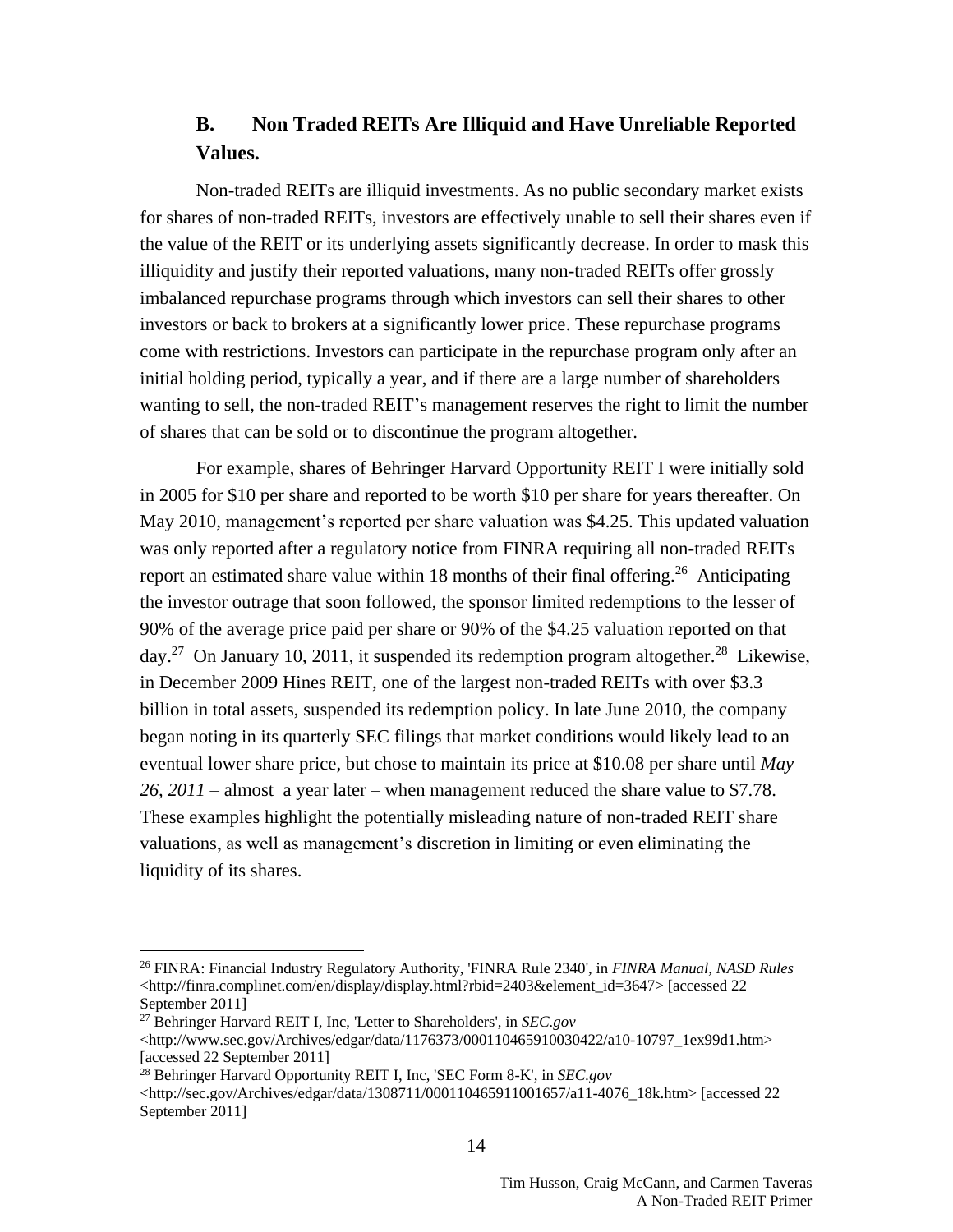While no public market exists for non-traded REIT shares, some private markets have created listings for these funds, facilitating exchanges.<sup>29</sup> However, any individual who purchases shares in this way is ineligible for whatever share redemption program is offered by the REIT, meaning that those shares become *completely* illiquid at the time of purchase, and that the secondary purchaser can only collect dividend payments until redemption. For this reason, shares of non-traded REITs tend to trade at a discount to reported share price, in addition to any loss of value being priced in by the market. $30$ MacKenzie Patterson Fuller, a real estate investment management firm, has filed tender offers for several non-traded REITs at substantial discounts to initial offering prices.<sup>31</sup> *Direct Investments Spectrum* reported non-traded REIT shares selling in secondary markets as low as \$2.67 in November 2011, and only one (Corporate Property Associates 15) above \$9.00.<sup>32</sup> It is clear that wherever active markets have priced these shares they have generally revealed the declining asset values of these non-traded REIT holdings.

FINRA Rule 2340 governs how non-traded REITs are allowed to report their estimated per share values.<sup>33</sup> It requires that the per share value be calculated using data no more than 18 months old, and that

'a [FINRA] member must refrain from including a per share estimated value for a DPP or REIT security on an account statement if the member can demonstrate the value was inaccurate as of the date of the valuation or is no longer accurate as a result of a material change in the operations or assets of the program or trust.'

However, Rule 2340 did not explicitly require a non-traded REIT to report a per share value, even one as stale as 18 months.

FINRA published a regulatory Notice in September 2009 clarifying that Rule 2340 requires non-traded REITs to use current estimated share values (as opposed to 'par values', or initial offering prices) in their customers' account statements 18 months after the initial share offering.<sup>34</sup> As a result of this change, many investors have been shocked

 $29$  Indeed, some non-traded REIT shares have even been listed on Craigslist.

<sup>&</sup>lt;sup>30</sup> Examples include REIT Secondary Exchange and the American Partnership Board.

<sup>31</sup> MacKenzie Patterson Fuller, LP, 'List of Current Tender Offers', in *MPFI.com*

[<sup>&</sup>lt;http://www.mpfi.com/Tenders/tender\\_offers.htm>](http://www.mpfi.com/Tenders/tender_offers.htm) [accessed 22 September 2011] Copies of the tender offers are also available under each non-traded REIT's SEC filings page.

<sup>32</sup> Partnership Profiles, Inc, 'Nonlisted REITs Boost Secondary Market', *Direct Investment Spectrum*, November/December 2011.

<sup>33</sup> FINRA: Financial Industry Regulatory Authority, 'FINRA Rule 2340', in *FINRA Manual, NASD Rules* [<http://finra.complinet.com/en/display/display.html?rbid=2403&element\\_id=3647>](http://finra.complinet.com/en/display/display.html?rbid=2403&element_id=3647) [accessed 22 September 2011]

<sup>34</sup> FINRA: Financial Industry Regulatory Authority, 'Customer Account Statements and Due Diligence Requirements for Unlisted Real Estate Investment Trusts (REITs) and Direct Participation Programs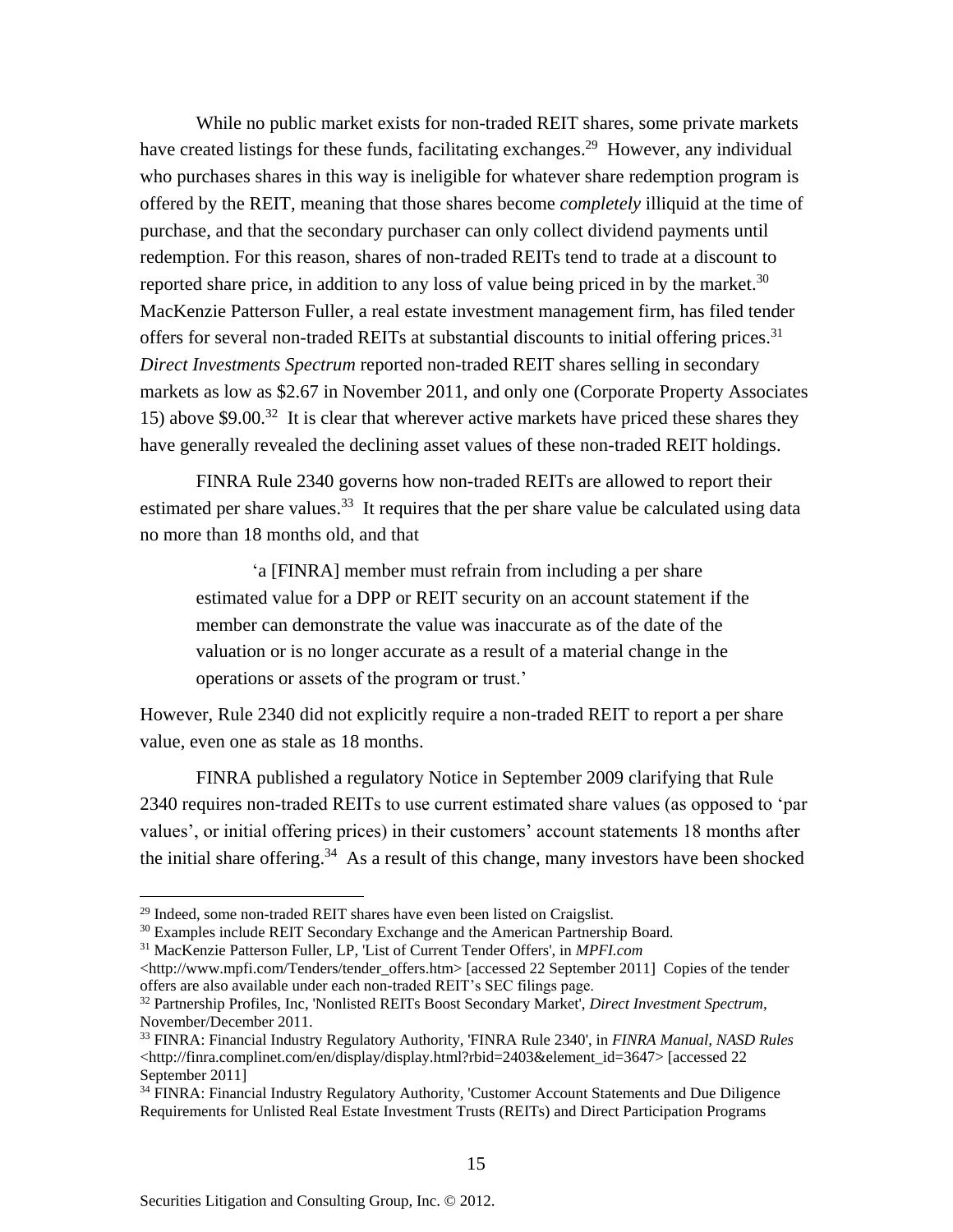to learn for the first time the actual value of their shares. For example, the Cole Credit Property Trust revised its estimated share value from its initial price of \$10 to \$7.65 after the FINRA Notice, but this value was established by the REIT's board of directors based on information from the advisor, not by any third party.<sup>35</sup> FINRA is reportedly drafting rule changes that would require non-traded REIT broker dealers to report estimated share values 'considerably' faster than the 18 months currently required which would significantly affect non-traded REIT share prices.<sup>36</sup> The MCSI US REIT index, a priceonly index of traded REITs, dropped over 76% from 2007-2009, and remains well below the values seen in the early and mid 2000s when most non-traded REITs were first issued. In limited secondary market trading, non-traded REITs typically sell for between \$5-8 per share. $37$ 

The increasing media scrutiny of non-traded REITs has led to the development of several non-traded REITs with increased price transparency. The American Realty Capital Daily Net Asset Value Trust and the Clarion Partners Property Trust both intend to publish daily net asset value calculations once they complete their initial funding.<sup>38</sup> While the accuracy of these estimates is subject to the practices of the individual REIT and depend on the frequency and objectivity of the underlying property appraisals, demand for these new non-traded REITs reflect the degree to which investors' view of the sector as a whole has been affected by lack of transparency in asset values. Under FINRA and SEC guidelines daily pricing could lead to broader marketing of non-traded REITs to unsophisticated investors by dealers seeking high commissions.

### **C. The Financial Reality of Non-Traded REITs Uncovered**

#### **1. The Apple REITs**

Many of the potential deficiencies and conflicts of interest in non-traded REITs we have discussed above were brought to the public's attention as a result of a FINRA complaint against David Lerner Associates, Inc. (DLA), the sole dealer-manager for the

<sup>(</sup>DPPs)', in *FINRA Manual, Notices*

[<sup>&</sup>lt;http://finra.complinet.com/en/display/display.html?rbid=2403&record\\_id=10450&element\\_id=7408&hig](http://finra.complinet.com/en/display/display.html?rbid=2403&record_id=10450&element_id=7408&highlight=reit#r10450) [hlight=reit#r10450>](http://finra.complinet.com/en/display/display.html?rbid=2403&record_id=10450&element_id=7408&highlight=reit#r10450) [accessed 22 September 2011]

<sup>&</sup>lt;sup>35</sup> See subsequent revaluation to \$7.95: Cole Credit Property Trust, 'Form 8-K dated January 11, 2012', in *SEC.gov* [<http://sec.gov/Archives/edgar/data/1289272/000128927212000002/ccpt\\_valuation8-k.htm>](http://sec.gov/Archives/edgar/data/1289272/000128927212000002/ccpt_valuation8-k.htm) [accessed 15 February 2012]

<sup>36</sup> Bruce Kelly, 'Faster pricing of nontraded REITs sought', *InvestmentNews*, 25 September 2011.

<sup>37</sup> Partnership Profiles, Inc, 'Nonlisted REITs Boost Secondary Market', *Direct Investment Spectrum*, November/December 2011.

<sup>38</sup> Bruce Kelly, 'A new breed of nontraded REITs', *InvestmentNews*, 28 August 2011. and American Realty Capital Daily Net Asset Value Trust, Inc, 'Prospectus dated August 15, 2011', in *SEC.gov*

 $\lt$ http://sec.gov/Archives/edgar/data/1501745/000114420411048006/v232440\_424b3.htm> [accessed 22] September 2011]. Both of these non-traded REITs had commenced their Initial Public Offering by 27 July 2012, according to Bloomberg.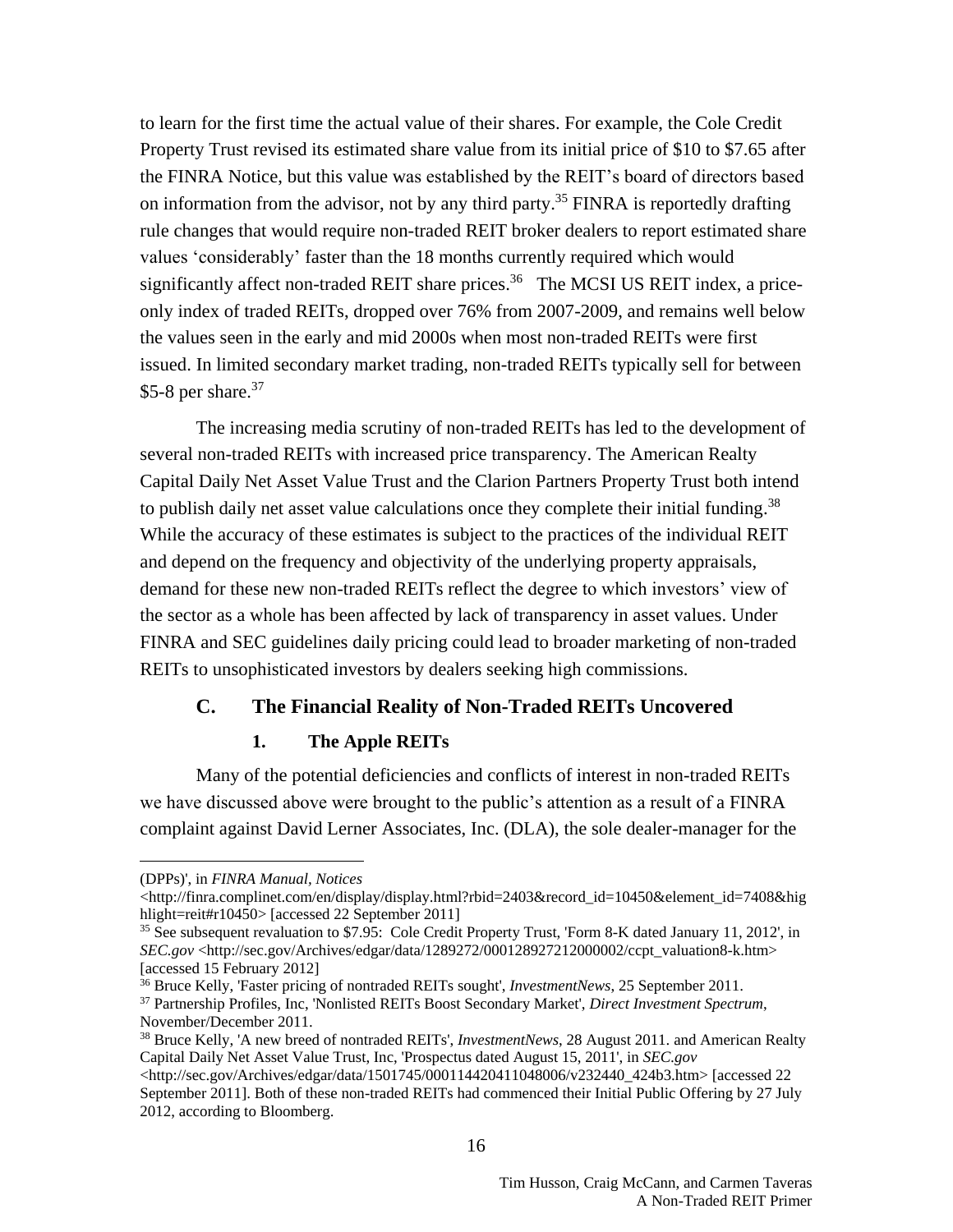ten Apple REITs issued since  $1992.^{39}$  The complaint, filed on May 27, 2011, alleges that as the dealer manager DLA "should have been aware of valuation irregularities and other improprieties" in the Apple REITs and that broker dealers have a due diligence responsibility to obtain accurate valuations of non-traded REITs, despite unchanging share prices. The complaint details the market fluctuations, deteriorating financial performance, and increased leverage of the Apple REITs, and argues that by maintaining only average distribution information on its website DLA was misleading investors about the quality of their investments. DLA had also been found by the SEC in May 19, 2004 to have, on three occasions, sold clients "illiquid DLA-underwritten REIT securities that were unsuitable for the customers, given the customers' investment objectives, financial situation, and need for liquidity."<sup>40</sup>

The DLA complaint shines a spotlight on many standard practices in the nontraded REIT market. The market conditions outlined in the complaint that have led to the severe deterioration in the value of the Apple REITs are also applicable to many other non-traded REITs; moreover, essentially all non-traded REITs fail to update their share prices until the 18 month FINRA-mandated revaluation.<sup>41</sup> The fees and incentives to DLA as dealer manager are also standard for the industry (which is to say, very high), so any incentive DLA may have had to aggressively market non-traded REITs over other conservative investments is shared by virtually all dealer managers. And just as DLA was "targeting unsophisticated and elderly customers to buy the illiquid securit[ies]", nontraded REITs are routinely marketed by others as dependable long-term investments.

#### **2. Leverage – Not Earnings – Funds Dividends**

Apple REITs sold by DLA were highly leveraged, that is, financed from debt rather than retained earnings. High levels of borrowing are common in non-traded REITs. For example, the Corporate Property Associates 15 REIT paid over \$94 million in dividends in 2011 on cash flow from operations of \$164 million. <sup>42</sup> However, due to \$1.3 billion in long term debt (and a 132% debt-to-equity ratio), their cash flow from financing was -\$283 million, negating all of their operating income. The bulk of their negative cash flow from financing went to payments on mortgage principal. This pattern of financing costs equaling or exceeding operating income has persisted for Corporate

<sup>39</sup> FINRA Department of Enforcement, 'Complaint v David Lerner Associates, Inc.', in *disciplinaryactions.finra.org* [<http://disciplinaryactions.finra.org/viewdocument.aspx?DocNB=17059>](http://disciplinaryactions.finra.org/viewdocument.aspx?DocNB=17059) <sup>40</sup> FINRA Department of Enforcement, 'Order Accepting Offer of Settlement', in

*disciplinaryactions.finra.org* [<http://disciplinaryactions.finra.org/viewdocument.aspx?DocNB=14952>](http://disciplinaryactions.finra.org/viewdocument.aspx?DocNB=14952) <sup>41</sup> Two non-traded REITs offering daily estimated prices have been registered with the SEC, and their listing is pending as of 27 July 2012.

 $42$  Corporate Property Associates 15 Incorporated, Annual Report for the fiscal year ended December 31, 2011.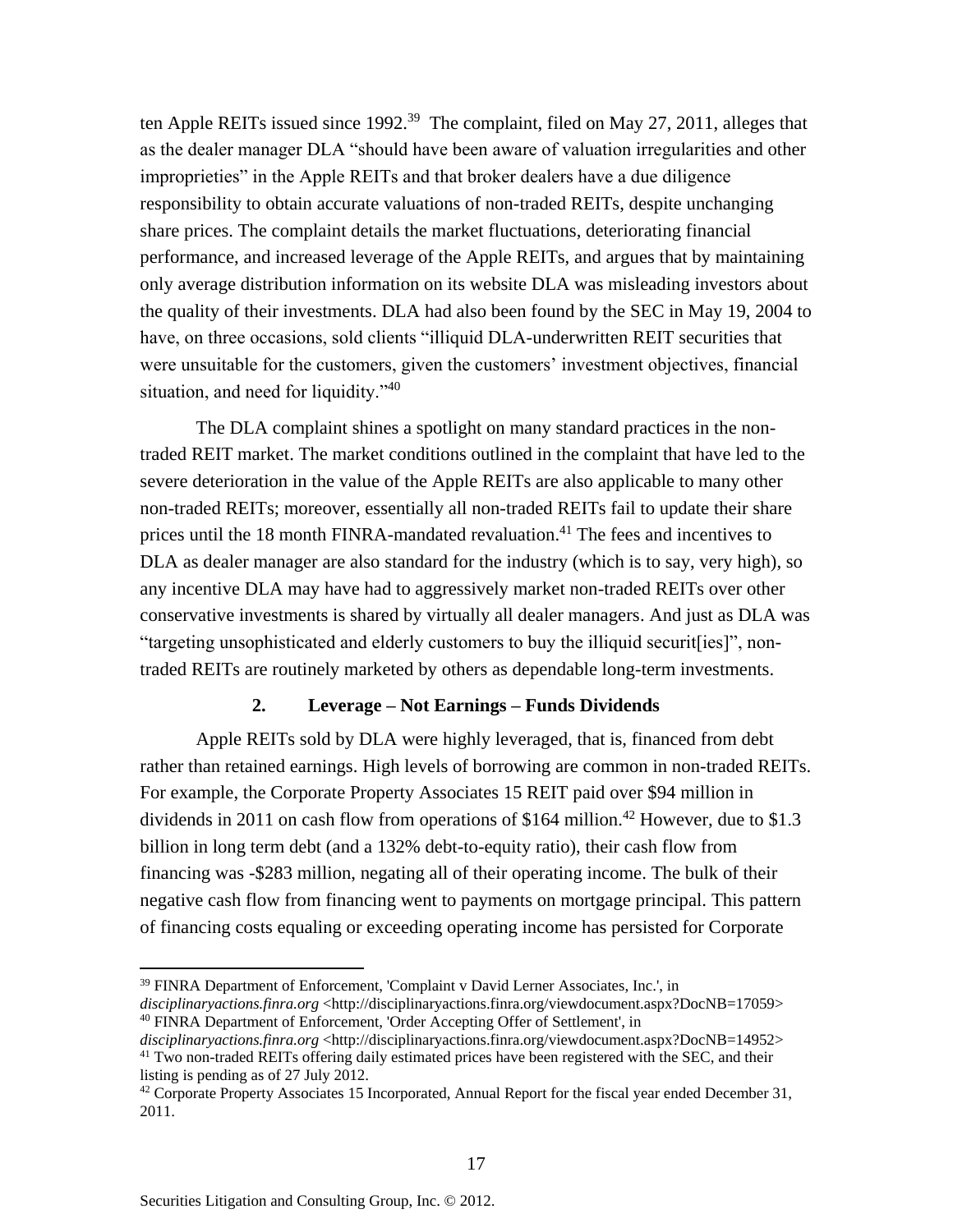Property Associates 15 since early 2010. REITs that have large debt burdens may find it difficult to maintain their high dividend payments in the future, and investors interested in non-traded REITs should be aware that the debt loads incurred by REITs to support their dividend and commission levels is a significant drag on future earnings.

One measure of the degree to which dividends are paid from operating cash flows is the dividend coverage ratio. For REITs, dividend coverage is measured by dividing funds from operations (FFO) by total dividends paid. This ratio reflects the percent of dividend payments that came from sources related to the REIT's real estate earnings, as opposed to debt. Therefore a company that pays dividends entirely out of earnings has a dividend coverage ratio of at least 100%, and the higher the percentage the stronger the financial position of the company. A company that has a dividend coverage ratio of less than 100% is paying higher dividends than it is generating in earnings, and must support those dividends through debt, liquidation of assets, or additional investor contributions. Hines REIT, for example, paid nearly \$122 million in dividends in 2010 on \$77 million in funds from operations, for a dividend coverage ratio of only 63%. In the same year, Cornerstone Healthcare Plus REIT paid \$5.6 million in cash dividends on \$275,000 in funds from operations. Many dividend 'payments' for non-traded REITs take the form of dividend reinvestment programs ('DRIPs'), but even the cash dividends paid by many REITs outstrip their operating income, sometimes by very large amounts.

Often, non-traded REIT earnings and/or FFO are negative, even for long periods of time. For example, KBS REIT, Inc. has reported negative earnings per share since the beginning of 2009 (see [Figure 3\)](#page-18-0). This has not prevented them, however, from paying \$48.7 million in dividends (\$25.5 million in cash dividends) in just the first two quarters of 2011. Likewise, both Inland American and Hines REITs—some of the largest nontraded REITs by volume, continue to report earnings and FFOs that do not cover their substantial dividend payments [\(Figure 4](#page-18-1) and [Figure 5\)](#page-19-0). Of the 42 non-traded REITs tracked by the Direct Investment Spectrum with data on both dividends per share and FFOs, only fifteen reported complete dividend coverage with FFO in the second quarter of 2012. 43

<sup>43</sup> 'ARC Leads Nonlisted REIT Fundraising,' *Direct Investment Spectrum*, July/August 2012, p.2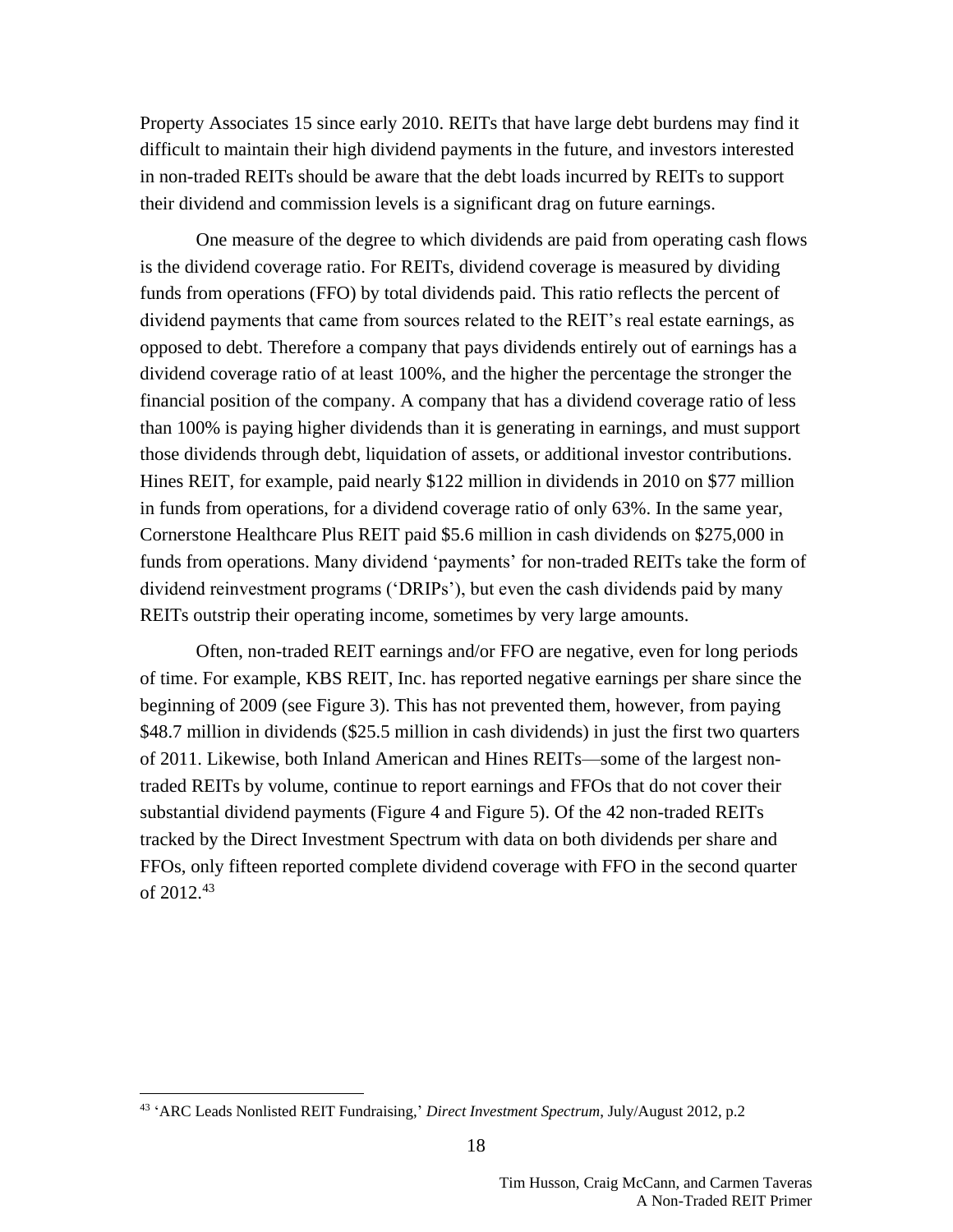

<span id="page-18-0"></span>**Figure 3: KBS REIT Dividend Coverage**

<span id="page-18-1"></span>

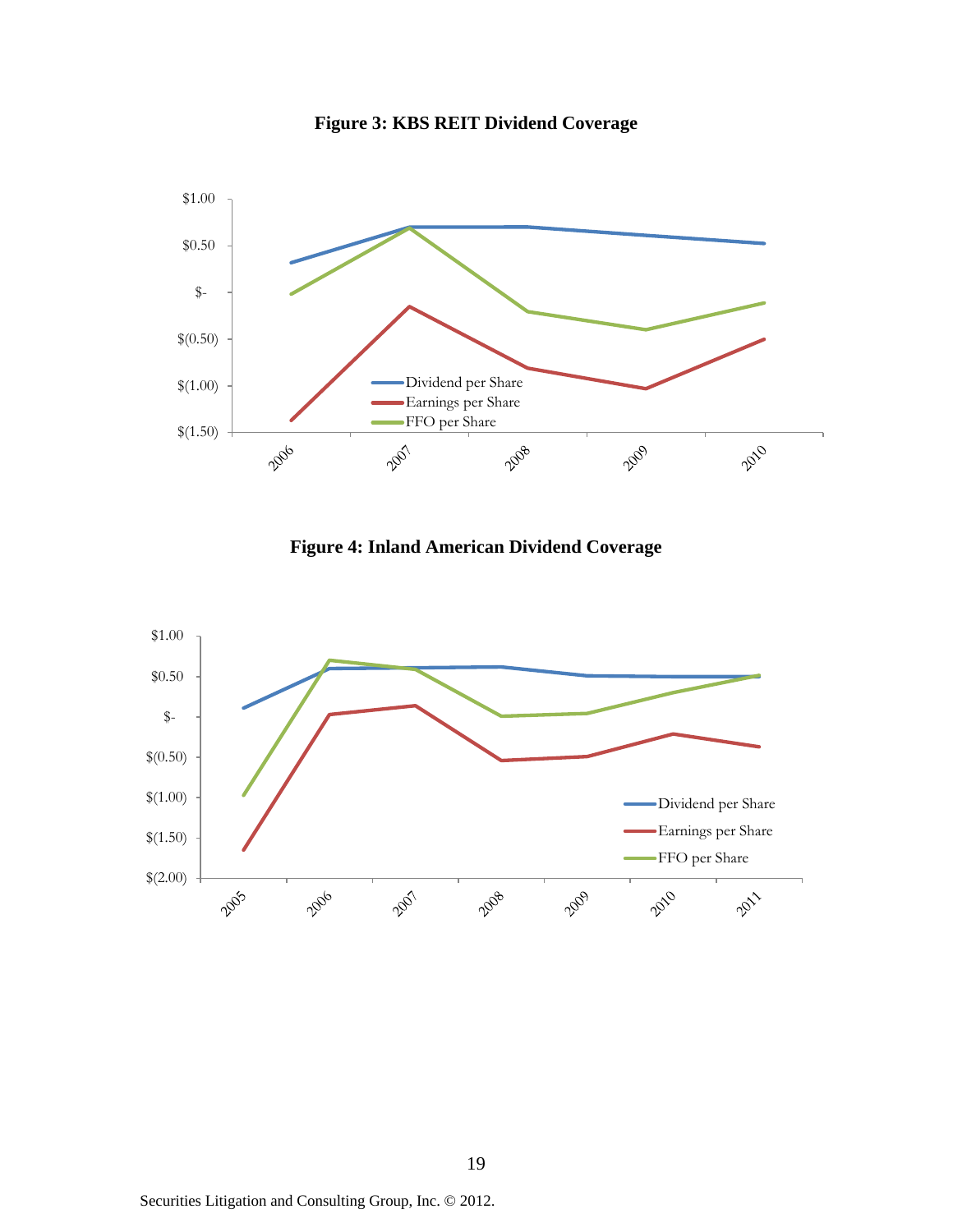

<span id="page-19-0"></span>**Figure 5: Hines REIT Dividend Coverage**

#### **3. Non-traded REITs Tend to be Financially Weak**

Return on equity (ROE) is a ratio of net income to shareholder's equity, and represents the income generated from a particular amount of equity investment.

$$
ROE = \frac{Net\ Income}{Total\ Equity}
$$

DuPont analysis is a way to evaluate the overall condition and performance of a company by breaking down ROE into 3 components.<sup>44</sup>

$$
ROE = \frac{Net Income}{Review} * \frac{Review}{Total Assets} * \frac{Total Assets}{Total Equity}
$$

 $ROE = Profit to Sales ratio * Sales to Assets ratio * Leverage ratio$ 

Or:

 $\overline{a}$ 

### $ROE = Net Profit Margin * Total Asset Turner * Financial Leverage$

Net profit margin is net income as a percentage of total revenue, which reflects the profitability of the firm from sales. For REITs net income is typically replaced by FFO, and we adopt this convention in our subsequent analysis. Total asset turnover

<sup>44</sup> Timothy G. Haight and Daniel D. Singer, *The Real Estate Investment Handbook* (Hoboken: John Wiley & Sons, 2005).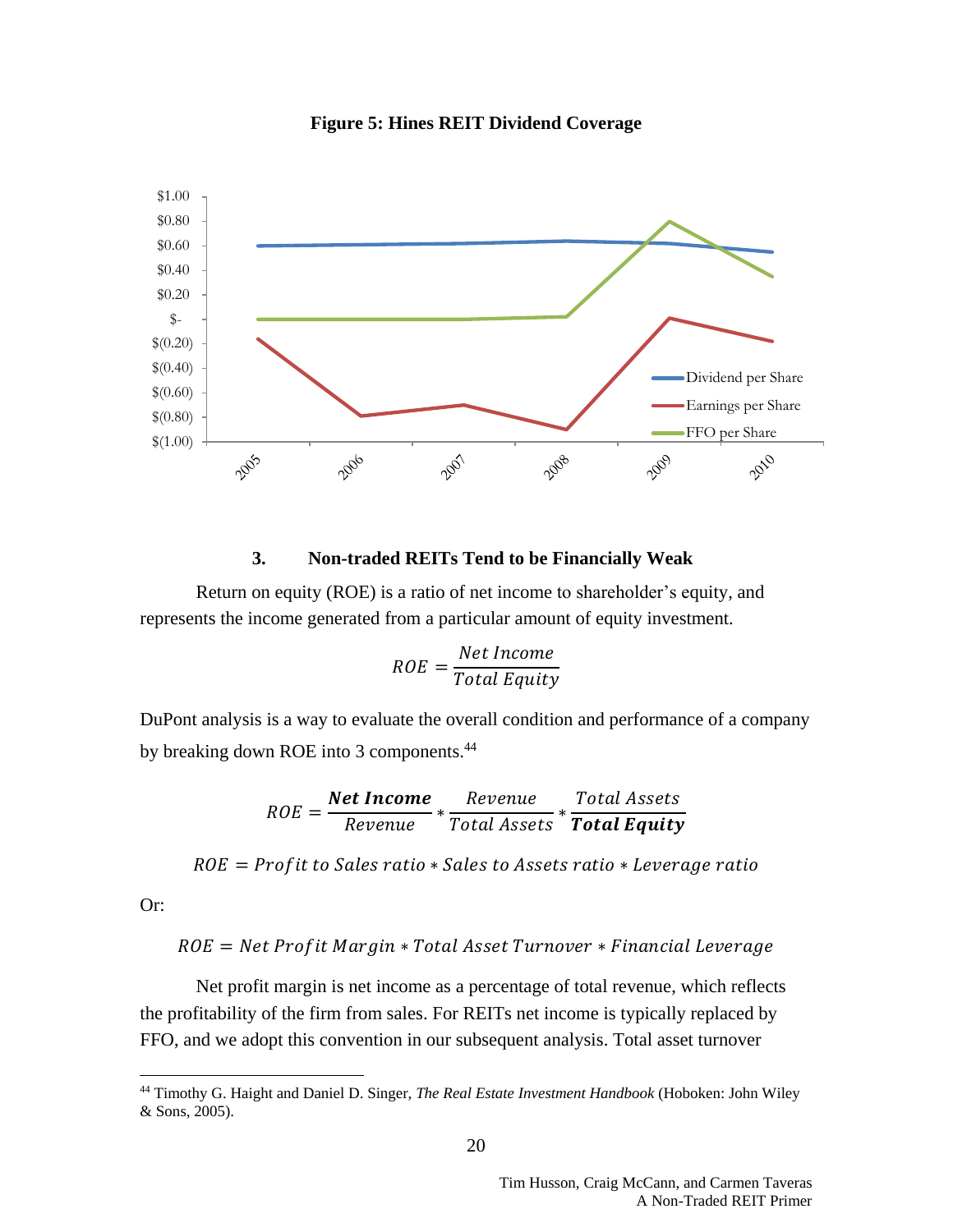reflects a REIT's efficiency – how much revenue it generates from each \$1 of assets. The product of these two ratios is the return on assets, or how much income is generated by each \$1 of investment. The last component in ROE is the leverage ratio. Since total assets are the sum of a company's total debt and equity, if, for example, this ratio is 1.5, it follows that 50% of shareholders' equity reflects leveraged borrowing.

DuPont analysis breaks ROE down into measures of profitability, efficiency, and leverage. Therefore, if ROE shows poor performance – which is common for non-traded REITs – DuPont analysis can help identify the source of that company's weakness.

[Table 3](#page-20-0) shows an annual DuPont analysis for KBS REIT since its inception in 2006 through 2012. The net profit margin for KBS was positive only one year, leading to consistently negative return on equity, and its financial leverage was very high, suggesting that a significant amount of dividend payments were financed with debt. Likewise both Inland American and Hines REITs show low return on equity (driven by low or negative FFO) as well as a high degree of leverage.

#### **Table 3: DuPont Analysis of KBS REIT**

<span id="page-20-0"></span>

|      |           | Net Profit Margin Total Asset Turnover Financial Leverage |           | ROE       |
|------|-----------|-----------------------------------------------------------|-----------|-----------|
| 2006 | $-0.6\%$  | $1.9\%$                                                   | 302.3%    | $-0.04\%$ |
| 2007 | $35.2\%$  | $5.1\%$                                                   | $257.1\%$ | 4.60%     |
| 2008 | $-11.1\%$ | $9.4\%$                                                   | 233.3%    | $-2.42%$  |
| 2009 | $-25.6\%$ | $10.5\%$                                                  | $267.3\%$ | $-7.17\%$ |
| 2010 | $-8.3\%$  | $10.1\%$                                                  | 282.3%    | $-2.36%$  |

#### **Table 4: DuPont Analysis of Inland American**

|      |           | Net Profit Margin Total Asset Turnover | Financial Leverage | <b>ROE</b> |
|------|-----------|----------------------------------------|--------------------|------------|
| 2005 | $-12.9\%$ | $0.8\%$                                | 1017.6%            | $-1.01\%$  |
| 2006 | $39.0\%$  | $4.1\%$                                | 204.9%             | $3.24\%$   |
| 2007 | $52.1\%$  | $5.7\%$                                | 178.0%             | $5.29\%$   |
| 2008 | $13.9\%$  | $9.0\%$                                | 182.2%             | $2.29\%$   |
| 2009 | $13.5\%$  | $9.3\%$                                | 201.8%             | 2.54%      |
| 2010 | $27.1\%$  | $10.4\%$                               | 217.1%             | 6.13%      |
| 2011 | $33.5\%$  | $12.1\%$                               | 234.1%             | $9.51\%$   |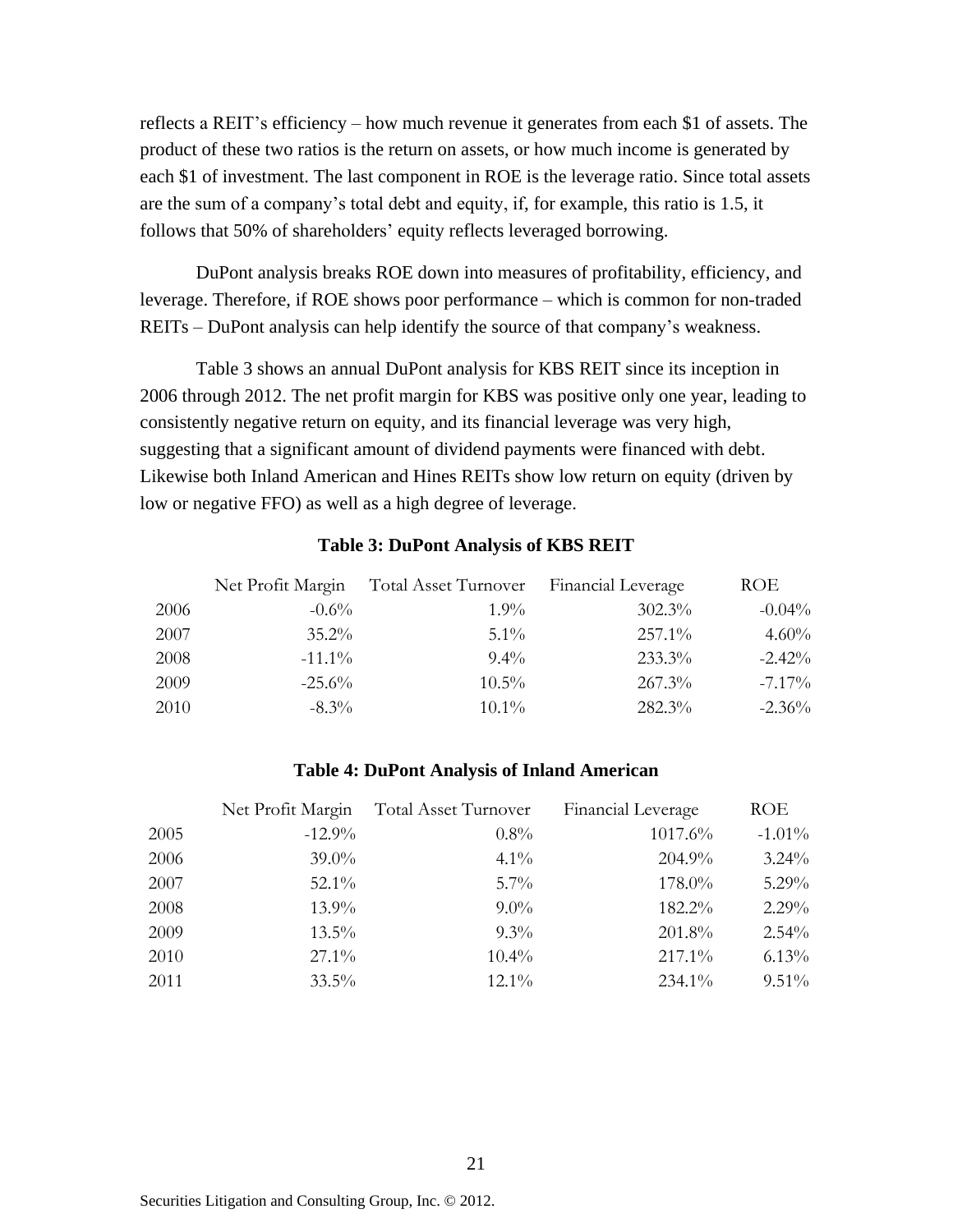|      | Net Profit Margin | Total Asset Turnover Financial Leverage |        | ROE       |
|------|-------------------|-----------------------------------------|--------|-----------|
| 2005 | $-28.1\%$         | $2.1\%$                                 | 158.1% | $-0.93%$  |
| 2006 | $-60.2\%$         | $5.3\%$                                 | 188.9% | $-5.99\%$ |
| 2007 | $-48.8\%$         | $6.6\%$                                 | 219.2% | $-7.11\%$ |
| 2008 | $-49.6\%$         | $10.2\%$                                | 248.7% | $-12.54%$ |
| 2009 | $0.7\%$           | $10.6\%$                                | 237.0% | 0.19%     |

### **Table 5: DuPont Analysis of Hines REIT**

### **D. Implications for the Private Placement REIT Market**

Non-traded REITs have been sold in small denominations to unsophisticated retail investors who have only become aware of the significantly misleading features of nontraded REITs through media coverage of high-profile regulatory action on the part of FINRA and the SEC. The private placement REIT market has for many years been much larger than the registered (traded and non-traded) REITs. IRS filings show that there are somewhere between 900 and 1,200 private placement REITs in the US.<sup>45</sup> Investors in private placement REITs have almost no independent information on the holdings, incentives, and interdependencies embedded in their structure. While private placement REITs are *even more* opaque and illiquid than non-traded REITs, the level of wealth and sophistication of the investors eligible to purchase these private placements may have limited the abuses in private placement REITS.

# **V. Tenants-in-Common: Less Liquid, Less Diversified and Less Transparent Than Non-Traded REITs**

The term "Tenants-in-Common" (TICs) refers to a fractional interest in an undivided real estate property. Although the legal term "Tenants-in-Common" has a broad interpretation that includes, for example, a set of relatives purchasing property together and sharing ownership rights to it, this section of the paper refers to the professional securitization of interests in real estate property. A TIC sponsor purchases the same types of commercial real estate property that REITs purchase. A key difference between a TIC and a REIT is that unlike REIT investors, who are shareholders of a company that owns real estate, TIC investors directly own a fraction of the property and assume a proportionate amount of the non-recourse loan used to purchase the property. Another important difference between TICs and other types of securitized real estate investments is that the exchange of real estate property for TIC interests typically qualifies for the deferral of capital gains tax on the property the investor initially owned.

<sup>45</sup> Gail Liberman, 'Private REIT Explosion', *Financial Advisor Magazine*, June 2010., NAREIT: National Association of Real Estate Investment Trusts, 'Frequently Asked Questions About REITs', in *REIT.com* [<http://www.reit.com/portals/0/PDF/2011FAQ.pdf>](http://www.reit.com/portals/0/PDF/2011FAQ.pdf) [accessed 22 September 2011]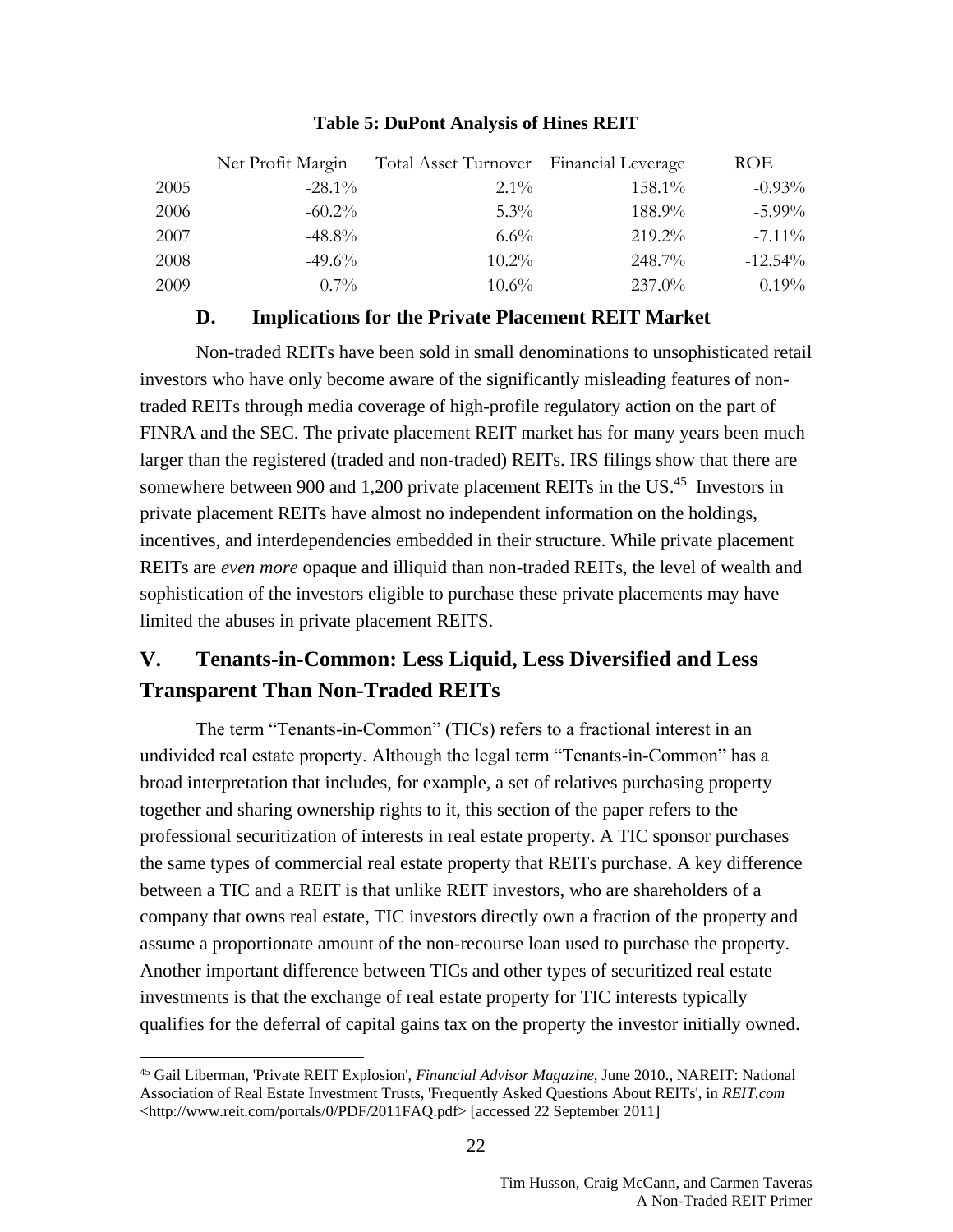Nevertheless, TICs suffer from many of the same problems that infect non-traded REITs: lack of liquidity, little price transparency, excessive fees, and distributions that may be paid from offering proceeds or debt. Hence, as discussed in more detail in the next section, the tax deferral benefits of TICs are typically more than offset by these other features.

TICs are sold through private placement offerings under the SEC's Regulation D. As such, TIC sponsors do not need to comply with the typical registration requirements of the Securities Act of 1933 that apply to most issuers of securities. The number of coowners in a single TIC is limited to 35 persons as a requirement to qualify for tax deferral exchanges.<sup>46</sup> Since the number of TIC owners is limited, there are minimum investment requirements that are often on the order of tens of thousands of dollars but may be hundreds of thousands of dollars.<sup>47</sup> In addition, TIC investments typically require a minimum holding period of five to seven years.

TICs qualify for tax-free exchanges of property under Section 1031 of the Internal Revenue Code of 1986.<sup>48</sup> One requirement of Section 1031 Exchange is that the investor must identify the replacement property and complete the exchange there within a limited time period. Potential replacement properties must be identified within 45 days of the original property's transfer and the purchase of the replacement property must be completed in less than 180 days. The need for timely purchases of replacement properties has fueled the TIC industry. Until a decade ago existing Internal Revenue Service (IRS) ruling did not specify whether TIC interests would be considered interests in a partnership, which are explicitly excluded from allowable Section 1031 tax-deferred exchanges. The market for TICs received a boost in 2002 with the IRS Revenue Procedure 2002-22 which clarified that TIC interests may be used as replacement property in Section 1031 exchanges.<sup>49</sup>

Section 1031 tax-deferral exchanges have attracted investors to securitized TICs. After the Revenue Procedure, investment in TICs increased more than ten-fold in five

<sup>46</sup> Internal Revenue Code of 1986, Section 1031, *Ibid*. "Persons" as defined in Section 7701(a) (1).

 $47$  For example, a minimum purchase of 2.91% interest, approximately \$638,700 of equity, was required by Direct Invest- Braintree Park, LLC., according to its Private Placement Memorandum dated 13 August 2007.

<sup>48</sup> Internal Revenue Code of 1986, Section 1031 <http://www.law.cornell.edu/uscode/ usc\_sec\_26\_00001031----000-.html> [accessed 10 January 2012]

<sup>49</sup> Internal Revenue Code, Revenue Procedure 2002-22, 26 CFR 601.201 < http://www.irs.gov/pub/irsirbs/irb02-14.pdf> [accessed 10 January 2012]. Also, for an analysis of the procedure's effect on TIC investment see Shawn R. Wamstad, "A boost from the IRS," *Business Law Today*, Vol. 13, No. 4, March/April 2014 <http://apps.americanbar.org/buslaw/blt/2004-03-04/wamstad.shtml> [accessed 10 January 2012].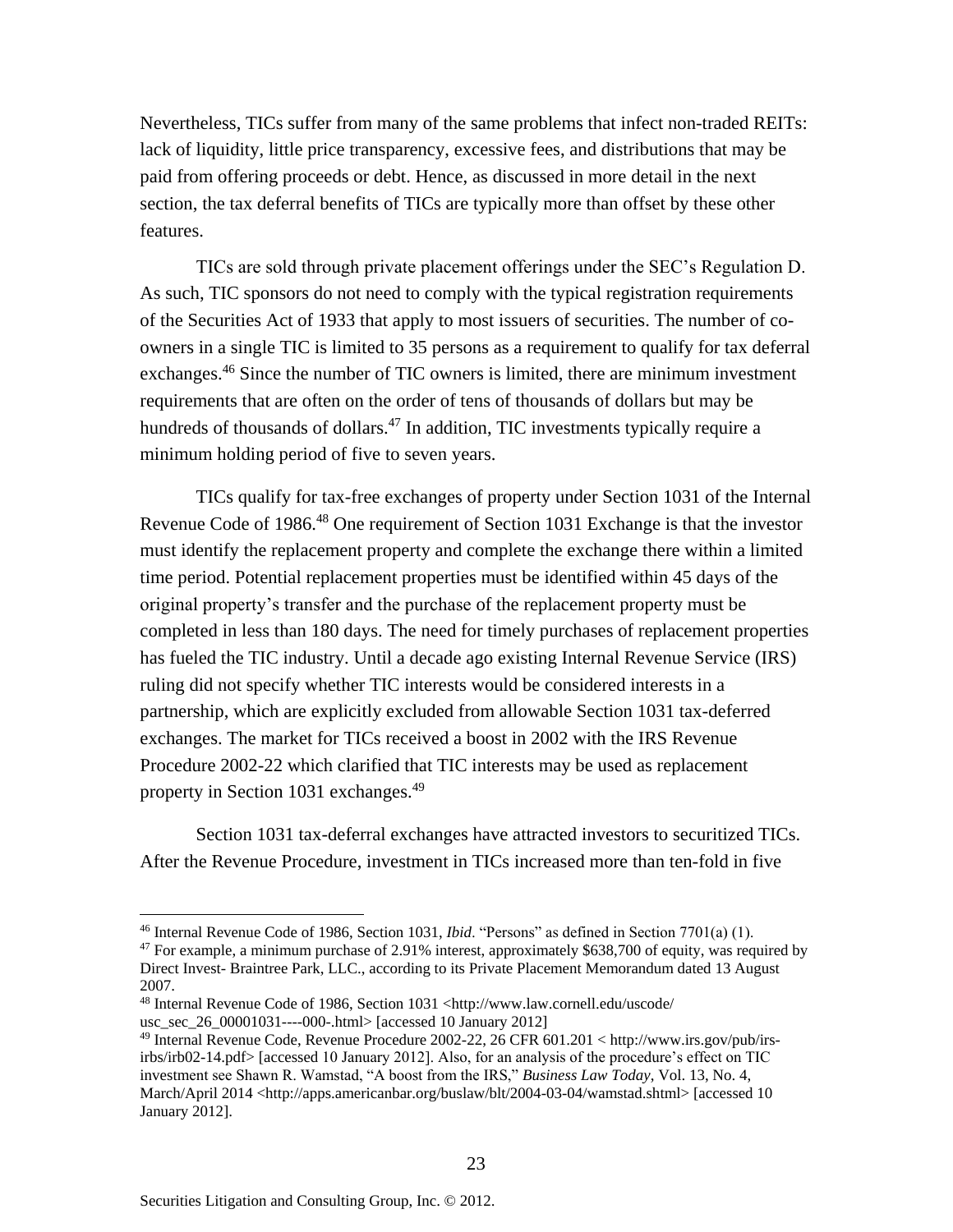years, from \$356 million in 2002 to \$3.7 billion in 2006.<sup>50</sup> In 2008, the boom in the TIC industry came to an abrupt halt as the broader real estate market struggled with the housing and financial crises. Investment in TICs dropped from \$5.5 billion in 2007 to \$783 million from January to October 2008.<sup>51</sup> According to the marketing material for TICs, the main advantages of TICs continue to be the deferral of capital gains tax.<sup>52</sup> However, a TIC's tax deferral benefit is more than offset by other factors as shown in the following sections.

### **A. TIC's Tax Deferral is More Than Outweighed by High Costs**

Capital gains are typically subject to federal and state taxes. The maximum federal long term capital gains tax rate was at a historical low of 15% from May 6, 2003 to December 31, 2010.<sup>53</sup> It increased to 20% on January 1, 2011 and may increase to 23.8% in January 2013. While some states do not levy a capital gains tax, the average state capital gains tax rate is 5.6%, according to marketing material promoting Section 1031 exchanges.<sup>54</sup>

Although the marketing material for TICs emphasize that TIC investors earn a steady income stream on the untaxed proceeds of their Section 1031 exchanges, much of the tax deferral benefit is lost in upfront fees paid to the entities involved in the offering. The remaining tax deferral benefits, if any, are offset by the TIC's annual fees and additional expenses. The next section provides an example of the large fees involved in TIC investing.

## **B. Conflicts of Interest and Excessive Fees in TICs Mirror Those in REITs.**

[Table 6](#page-24-0) shows an example of the fees payable by TIC investors and the entities receiving these fees. Direct Invest – Braintree Park, LLC is the Sponsor involved in the offering of almost \$22 million in equity in the form of TIC interests on a property located in Braintree, Massachusetts, including about 40 acres of land, a four-building office, an industrial complex, and some undeveloped land.<sup>55</sup> Direct Invest – Braintree Park, LLC is

<sup>&</sup>lt;sup>50</sup> Heshelow, Kathy, "Effortless cash flow: The ABC's of TICs (Tenant in Common properties)", iUniverse, Inc, 2006, p. 2.

<sup>&</sup>lt;sup>51</sup> Hagel, Jack, "Biting the securitized-TICs bullet," The News & Observer, November 13, 2008.

<sup>52</sup> See for example, <http://tic.com/Default.aspx> and <http://www.pacificinvestmentproperties.com/1031 exchanges.html> [accessed 10 January 2012].

<sup>53</sup> Tax Policy Center, Historical Capital Gains and Taxes,

 $\langle$ http://www.taxpolicycenter.org/taxfacts/displayafact.cfm?Docid=161> and Tax Foundation, Federal Capital Gains Tax Rates, <http://www.taxfoundation.org/taxdata/show/2088.html> [accessed 27 July 2012].

<sup>54</sup> 1031 Exchange: Capital Gains State Tax Rates <http://www.1031x.com/capital-gains-state-tax-rate.cfm> [accessed 27 July 2012].

<sup>55</sup> Direct Invest- Braintree Park, LLC., Private Placement Memorandum, 13 August 2007, p. i.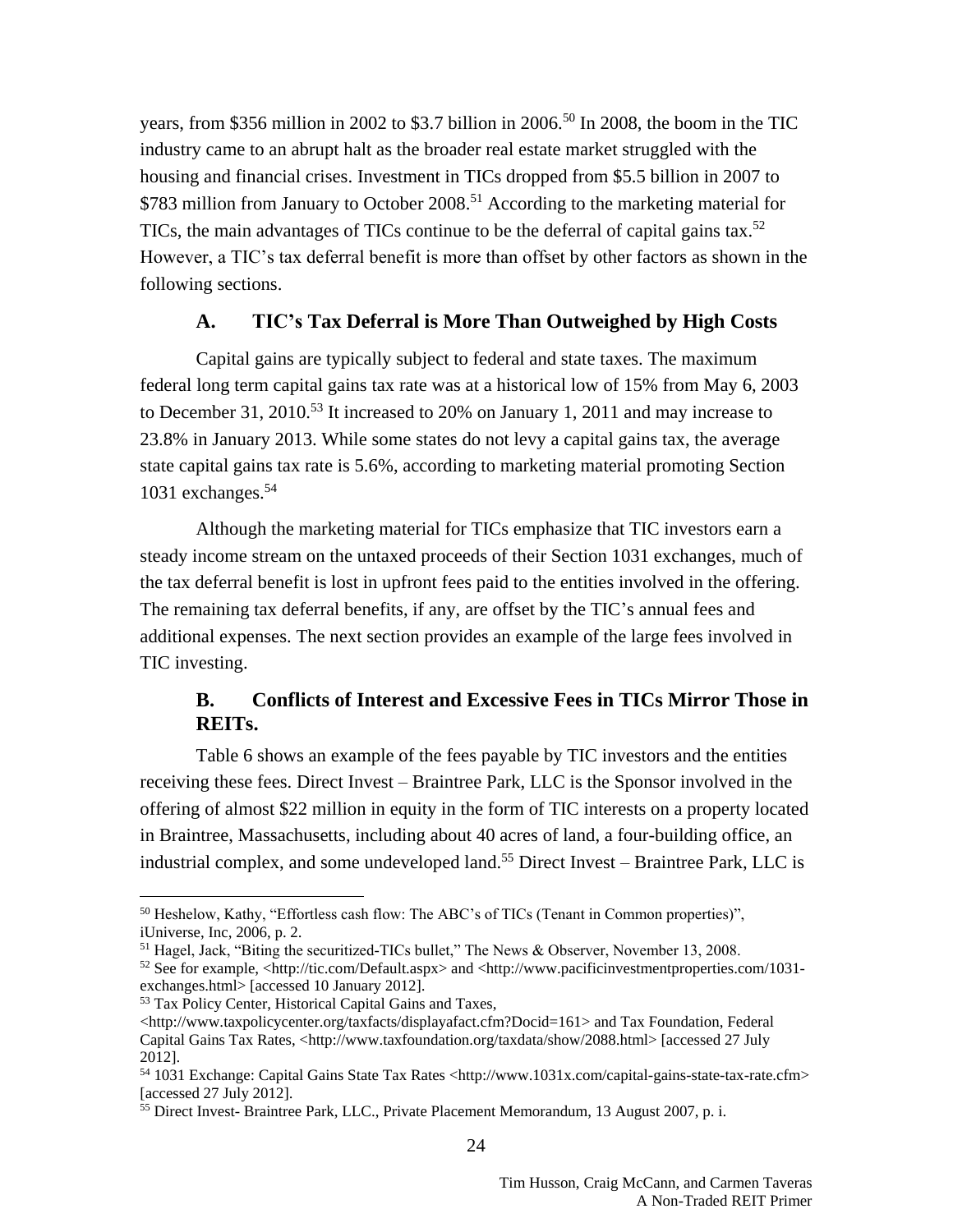a wholly owned subsidiary of Direct Invest, LLC and is managed by Direct Invest Manager, LLC. In turn, Direct Invest Property Management, LLC, a wholly owned subsidiary of Direct Invest, LLC, manages the property on a day-to-day basis. Other entities involved in the offering are: Orchard Securities, LLC which serves as Managing Broker Dealer and LBDI LLC, an affiliate of Lehman Brothers Holdings Inc., which is the Bridge Equity Provider.

[Table 6](#page-24-0) classifies the fees in three categories: fees payable at the time of the TIC interest purchase, periodic fees payable annually, and occasional fees. In this example, the upfront fees combine to 22% of the gross offering proceeds.

| Fee                         | Recipient                     | Units                                            | Percentage   |
|-----------------------------|-------------------------------|--------------------------------------------------|--------------|
|                             |                               | <b>Upfront</b> fees                              |              |
| Selling comission           | Broker dealers selling TIC    | % of gross offering proceeds                     | 7%           |
|                             | interests                     |                                                  |              |
| Marketing and due diligence | Managing broker dealer        | % of gross offering proceeds                     | 2%           |
| expenses                    |                               |                                                  |              |
| Organization and offering   | Sponsor                       | % of gross offering proceeds                     | 2.0%         |
| expenses                    |                               |                                                  |              |
| Acquisition fees and        | Property manager              | % of gross offering proceeds                     | 4.0%         |
| expenses                    |                               |                                                  |              |
| Asset management fee        | <b>Property Manager</b>       | % of gross offering proceeds                     | 1.4%         |
| Bridge equity costs         | <b>Bridge Equity Provider</b> | % of gross offering proceeds                     | 3.8%         |
| Loan fees and expenses      | Sponsor                       | % of gross offering proceeds                     | 1.8%         |
|                             |                               | Periodic fees                                    |              |
| Property management fee     | <b>Property Manager</b>       | % annual gross revenue for the property          | 1.5%-2.25%   |
|                             |                               | Occassional fees                                 |              |
| Expense reimbursement       | <b>Property Manager</b>       | % out-of-pocket costs and expenses in            | 100%         |
|                             |                               | connection with the operation, maintenance, and  |              |
|                             |                               | repair of the property.                          |              |
| Refinancing Fee             | <b>Property Manager</b>       | % of the amount of any loan obtained to          | 1%           |
|                             |                               | refinance the property                           |              |
| Construction management     | <b>Property Manager</b>       | % of amounts spent on construction, tenant       | up to $10\%$ |
| fee                         |                               | improvements, and repairs                        |              |
| Property manager loan       | <b>Property Manager</b>       | Annual rate on loans that may be provided to the | 10%          |
|                             |                               | TIC investors by the Property Manager to cover   |              |
|                             |                               | any deficiency of funds.                         |              |
| Disposition fee             | <b>Property Manager</b>       | % gross sales price of the property to a third   | 2%           |
|                             |                               | party located by the Property Manager            |              |
| TIC transfer fees           | <b>Property Manager</b>       | \$2500 per transfer                              |              |
| Leasing commissions         | <b>Property Manager</b>       | varying rates for new lease agreements           |              |
| Appearance fee              | <b>Property Manager</b>       | \$2500 per appearance on unlawful detainer, tax  |              |
|                             |                               | abatement, and small claims court action         |              |
|                             |                               | appearance                                       |              |

<span id="page-24-0"></span>**Table 6: Fees payable by investors in the Direct Invest – Braintree Park, LLC TIC<sup>56</sup>**

Broker dealers selling the TIC interests earn a 7% commission on their sales and the Managing Broker Dealer earns 2% of gross offering proceeds for marketing and due diligence expenses. Just like in the sale of non-traded REITs, when selling commissions

<sup>56</sup> Direct Invest –Braintree Park, LLC Private Placement Memorandum, August 13, 2007, pp. 66-69.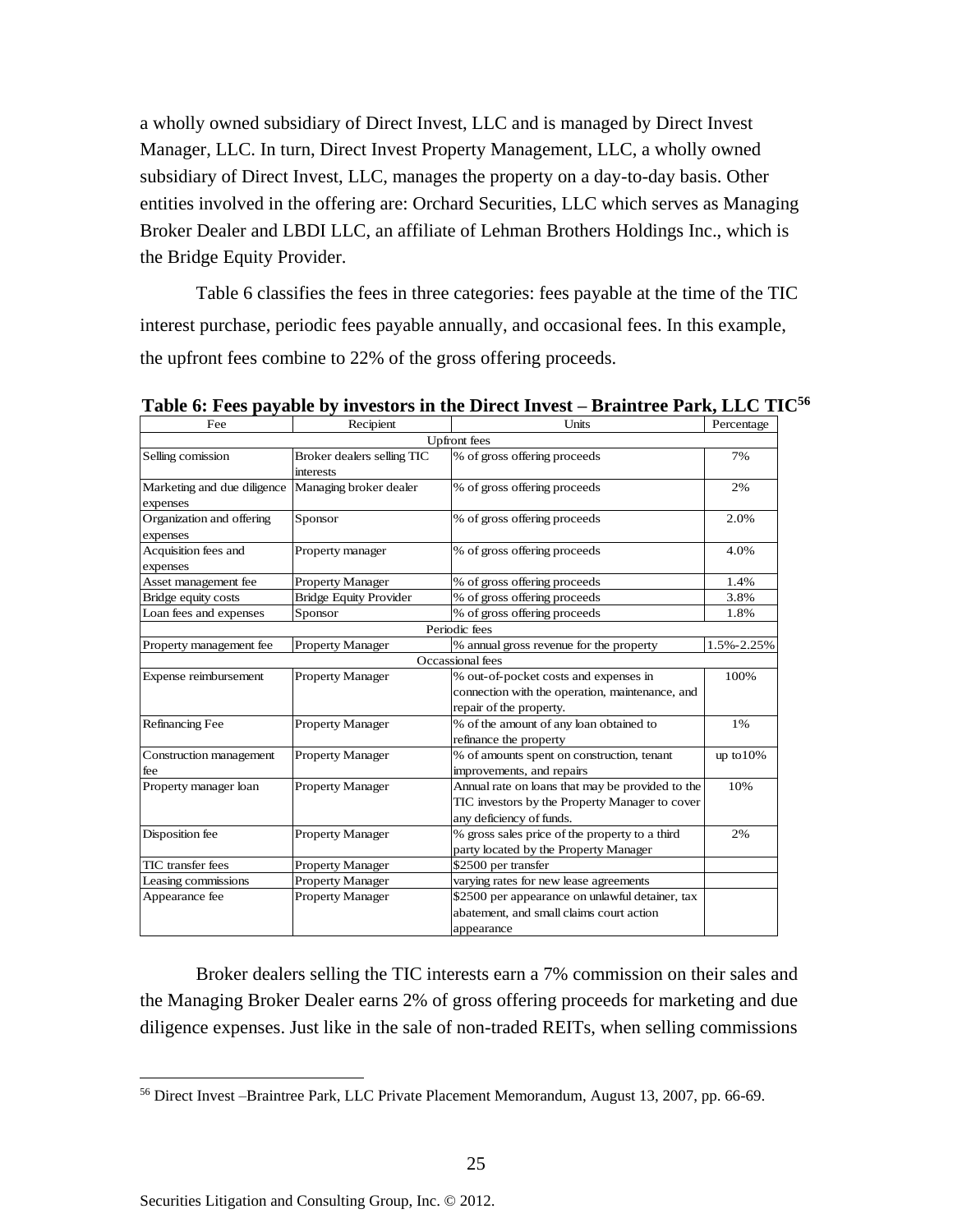are as high as 7%, there may be a conflict of interest for the broker dealer attempting to accumulate sales commissions from a product regardless of its risks or suitability characteristics. Other upfront fees include 3.8% of the gross offering proceeds payable to the TIC Sponsor for organization and offering expenses as well as loan fees and other related expenses. The Property Manager also receives an acquisition fee and an asset management fee totaling 5.4% of gross offering proceeds. The Bridge Equity Provider receives 3.8% of gross offering proceeds.

The Property Manager collects annual fees for the management of the property totaling 1.5% to 2.25% of the annual gross revenue of the property. The Property Manager also receives 100% of its out-of-pocket costs and expenses in the operation, maintenance, and repair of the property, as well as other fees as detailed in [Table 6.](#page-24-0)

The myriad of fees charged to TIC investors immediately offsets most if not all of the benefit of the capital gains tax deferral often quoted as the main advantage of investing in TIC interests. In Direct Invest – Braintree Park, LLC, upfront fees alone totaled 22% of the gross offering proceeds, which was higher than the maximum 15% in long-term federal capital gains tax at the time of the offering. The upfront fees in this case were high enough to offset the sum of federal and state capital gains tax deferral in most states. Considering the annual and occasional fees as well, the sum of fees is close to the higher capital gains taxes expected from January 2013 onwards.

#### **C. Investors in TICs Have Few Options for Getting Out**

Like non-traded REITs and private REITs, TICs are illiquid investments with minimal price transparency. Many TIC properties have a five to seven year holding period or even longer, with penalties for early exit.<sup>57</sup> In addition, there is no active secondary market for TIC interests.<sup>58</sup> Even if the TIC investor finds a prospective seller, reselling TIC interests may be a time-consuming process as the TIC investor is often required to offer his shares to existing TIC owners and the TIC sponsor before offering them to other parties. The minimal trading in TIC interests eliminates opportunities for price discovery and leaves the investor with no option than to rely on infrequent property appraisals for a measure of the fair value of his investment.

<sup>57</sup> Tour-Sarkissian, Christine (2006), "Section 1031 Exchanges and Tenancy in Common Interests," *California Continuing Education of the Bar*, Vol. 29, No. 4 <http://www.tslo.com/articles/CTS\_TICs-Bio.pdf> [12 January 2012].

<sup>58</sup> Like non-traded REITs, there do exist private secondary markets such as <www.tictrader.com> and <http://www.1031ticinvestors.com>.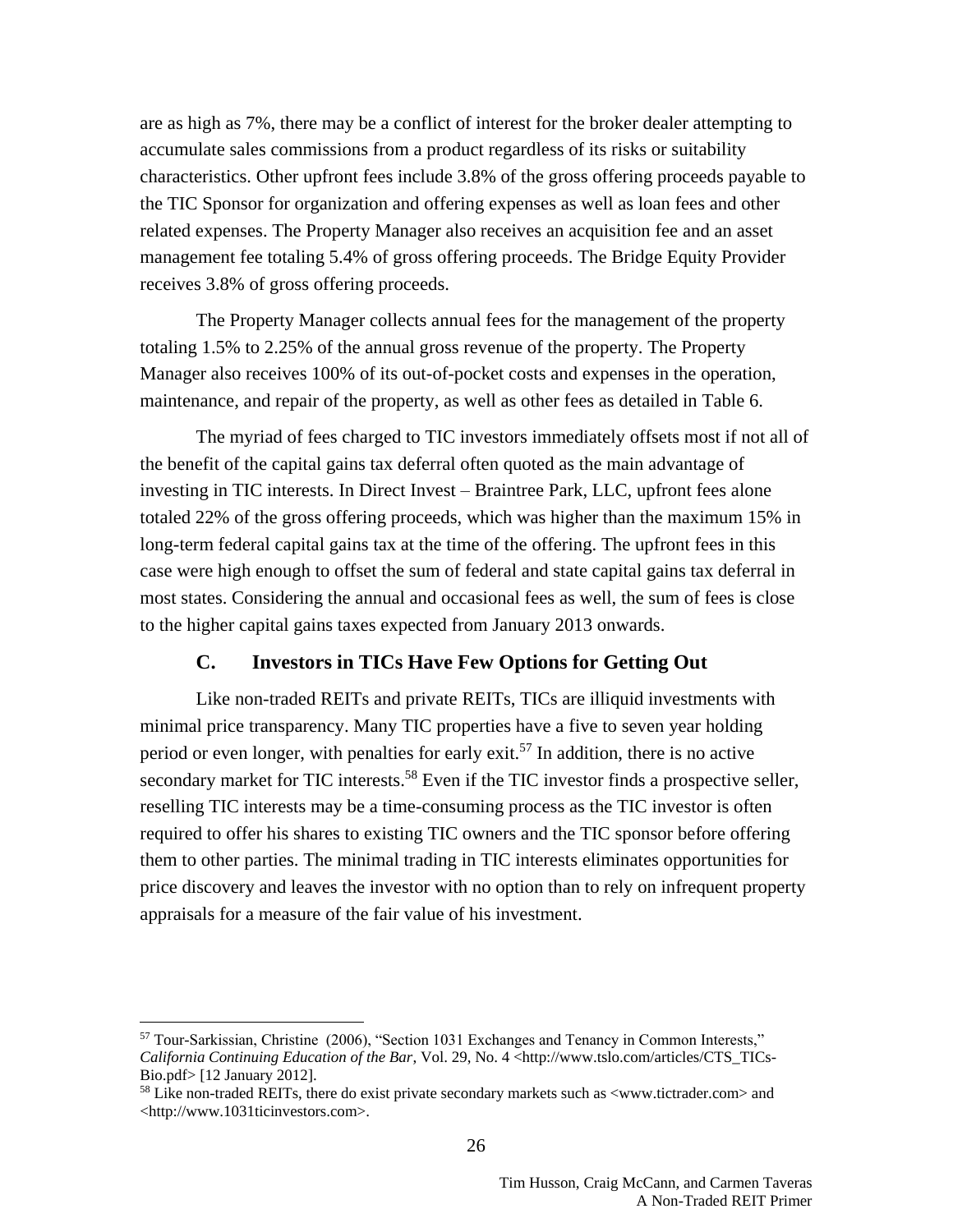#### **D. TICs Provide Little Information on Their Financial Health.**

As the fraction of vacant real estate developments increased and the prices for real estate plummeted, several TIC sponsors interrupted monthly payments to TIC investors and filed for bankruptcy. For example, DBSI Inc, an Idaho-based real estate company stopped paying dividends to investors in October 2008 and filed for Chapter 11 bankruptcy protection in November 2008.<sup>59</sup> DBSI was one of the country's largest TIC sponsors with roughly 240 commercial properties in over 30 states with a value of \$2.4 billion co-owned by 8,500 TIC investors. $60$  DBSI and its affiliates have been the subject of a number of legal actions, including a suit filed by the state of Idaho accusing DBSI of selling unregistered securities.<sup>61</sup> DBSI was also accused of misrepresentations regarding property loans as well as statements regarding false investment guarantees. Lastly, the suit alleged that DBSI failed to inform TIC investors that the safety of their investment hinged on DBSI making new sales.<sup>62</sup> In addition, a class action lawsuit was filed on behalf of TIC investors in Idaho's Fourth Judicial District Court accusing the company of making \$500 million in illegal profits from fraud by reselling properties to TIC investors up to 30% above their purchase price. $63$ 

A suit filed by the DBSI bankruptcy trustee James Zazzali, a retired chief justice of the Supreme Court of New Jersey, alleged that:

'at some point in or after 2004, the DBSI enterprise took on the characteristics of a Ponzi scheme, in which the guaranteed returns of the old investors could only be satisfied by the flow of funds from the news investors.' 64

Mr. Zazzali filed suit against 96 broker-dealers in an attempt to recover \$49 million in commissions generated by the broker dealers through the sale of DBSI TIC interests. Several awards have already been granted to investors in DBSI TIC interests. A FINRA panel found that QA3 Financial Corp. "did not adequately supervise" the broker dealer selling TIC interests to an elderly couple and awarded them \$1.6 million.<sup>65</sup>

24, 2008; Shouten, Cory, "Real estate firm in trouble," *Indianapolis Business Journal*, 10 November 2008. <sup>64</sup> Kelly, Bruce, "Sour real estate deals land B-Ds in hot water," December 12, 2010, *Investment News*,

<sup>59</sup> Reuters, "DBSI, a real estate company, files for bankruptcy," 10 November 2008.

<sup>60</sup> Frangos, Alex, "DBSI Failure shows spread of turmoil in Real Estates" *The Wall Street Journal*, 17 November 2008.

<sup>61</sup> Wire, Sarah, "Idaho sues Boise-based real estate company accused of duping investors" *Associated Press*, 16 January 2009.

<sup>&</sup>lt;sup>62</sup> "Idaho 'Tic' sponsor sued for securities law violations," US Fed News INDFED, 15 January 2009.

<sup>63</sup> Shifrin, Simon, "Idaho-based DBSI rode real estate's rise and fall," *Idaho Business Review*, November

<sup>&</sup>lt;http://www.investmentnews.com/article/20101212/REG/312129971> [Accessed 30 July 2012].

<sup>65</sup> Kelly, Bruce, "QA3 hit with \$1.6M award for sale of TICs to elderly couple," 23 January 2011, *Investment News*, < http://www.investmentnews.com/article/20110123/REG/301239982> [accessed 30 July 2012].